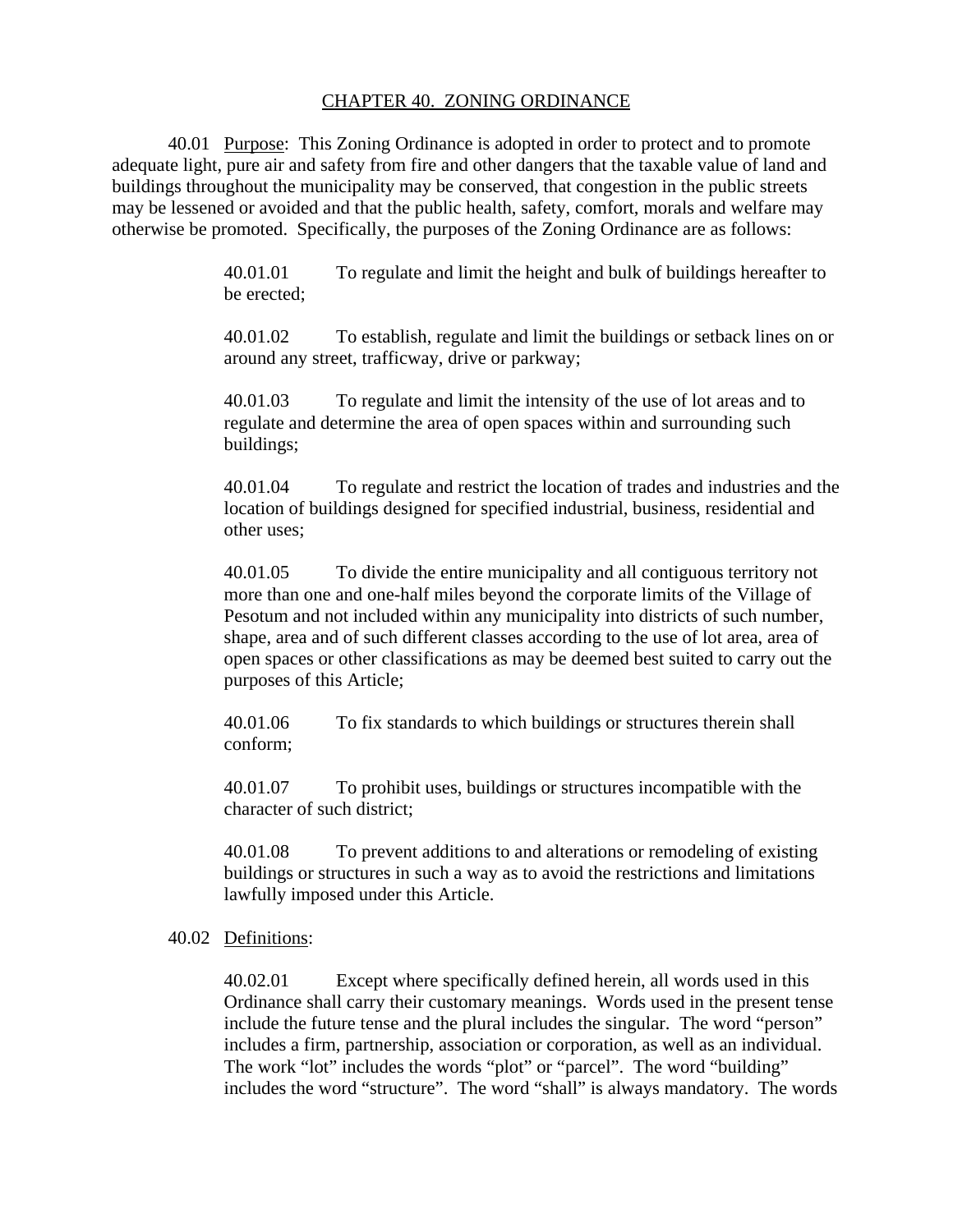"used" or "occupied" as applied to any land or building shall be construed to include the words "intended, arranged or designed to be used or occupied".

40.02.02 Accessory Building and Use: An accessory building is a subordinate building or a portion of the main building, the use of which is incidental to or customarily found in connection with and located on the same lot as the use of the main building or principal use of the land. An accessory use is one which is incidental to or customarily found in connection with, except as otherwise provided in this Ordinance, on the same lot as the main use of the premises. When accessory is used in the text, it shall have the same meaning as an accessory use.

40.02.03 Alley: An alley is a public or private thoroughfare which affords only a secondary means of access to property abutting thereon.

40.02.04 Basement or Celler: A portion of a building located partly on wholly underground and having one-half or more of its floor to ceiling height below the average grade of the adjoining land.

40.02.05 Block Front: All the property on one side of the street between two other adjacent intersecting streets or between an intersecting street and a dead-end street measured along the line of the street.

40.02.06 Boarding House: A building other than a hotel where, for compensation, meals or lodging and meals are provided for three, but not more than twelve, persons.

40.02.07 Building: Any structure including a roof supported by walls, designed or intended for the support, enclosure, shelter or protection of persons, animals, chattels or property and forming a construction that is safe and stable. The word "building" shall include the work "structure".

40.02.08 Building, Height Of: The vertical distance from the grade to the highest point of a coping of a flat roof or to the deckline of a mansard roof or to the mean height level between eaves and ridge for grable, hip or gambrel roods. The word "grade" means elevation of curb, sidewalk or average elevation of curb, sidewalk or average elevation of the ground around the structure.

40.02.09 Commission: A planning commission.

40.02.10 District: A section or sections of the Village of Pesotum, Illinois and all contiguous territory not more than one and one-half miles beyond the corporate limits of the Village of Pesotum and not included within any municipality for which the regulations governing the use of buildings and premises, the height of buildings, the size of yards and the intensity of use are uniform.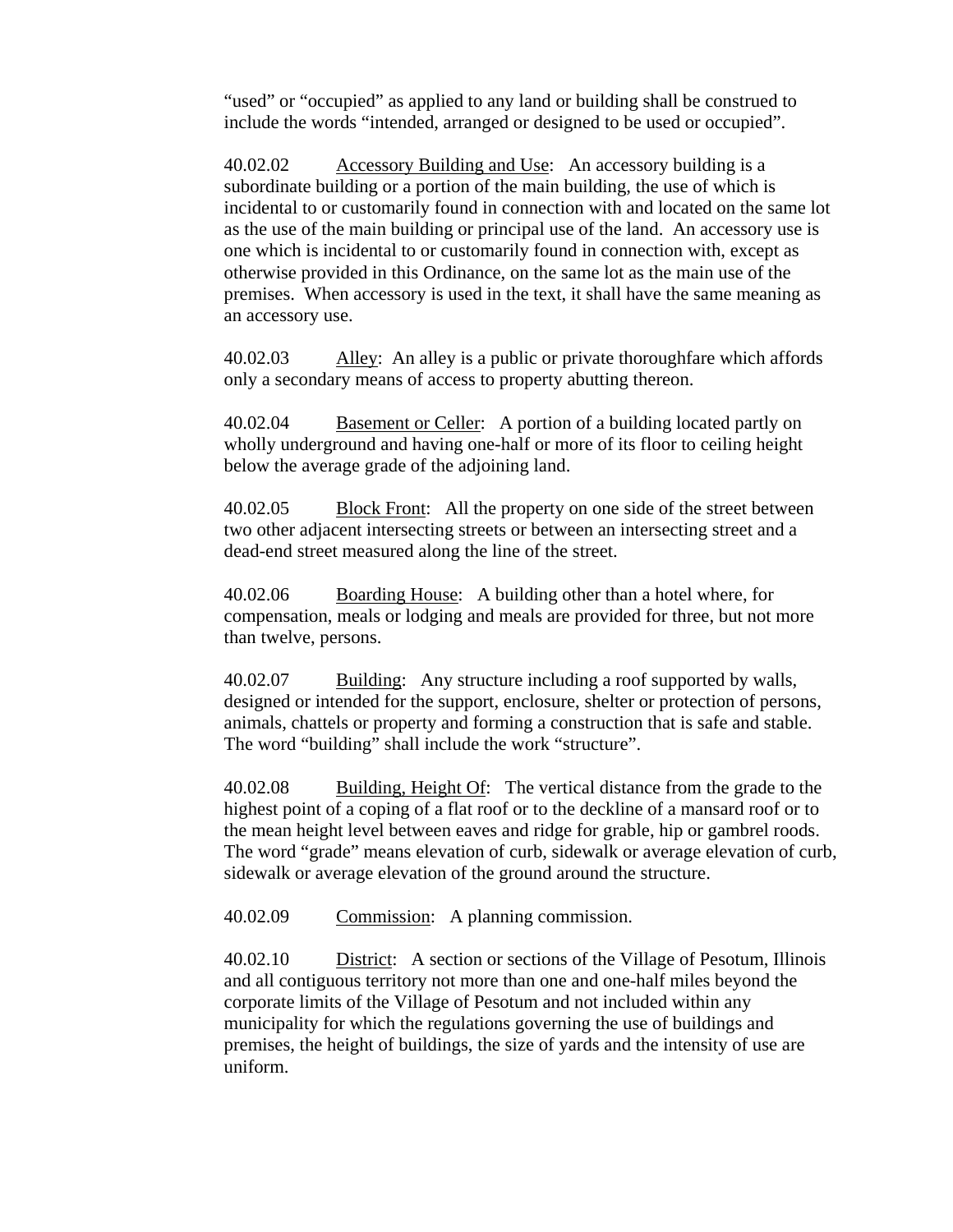40.02.11 Dwelling: Any building, or portion thereof, designed and used exclusively for residential purposes.

40.02.12 Dwelling, Single Family: A building designed for use or occupied exclusively by one family.

40.02.13 Dwelling, Two Family: A building designed for use or occupied exclusively by two families.

40.02.14 Dwelling, Multiple: A dwelling containing more than two dwelling units.

40.02.15 Dwelling Unit: A room or group of rooms within a dwelling and forming a single habitable unit with the facilities for living, sleeping and cooking.

40.02.16 Family: One or more persons occupying a dwelling and living as a single housekeeping unit and doing their own cooking on the premises.

40.02.17 Floor Area: The sum of the gross horizontal areas of all floors of the building measured from the exterior faces of the exterior walls or from the centerline of a wall separating buildings, but not including cellar, garage or basement space not used for retailing and not including accessory off-street parking or loading space.

40.02.18 Garage, Private: An accessory building used principally for the housing of motor vehicles without the equipage for operation, repair, hire or sale.

40.02.19 Garage, Public: A garage other than a private garage.

40.02.20 Grade: See Section 40.02.08.

40.02.21 Home Occupation: Any occupation which is clearly incidental and secondary to the use of the premises for dwelling and which is carried on wholly within a dwelling by a member of a family residing on the premises in connection with which there is no advertising other than an identification sign of not more than one square foot in area and no display that will indicate from the exterior that the building is being utilized in whole or in part for any purpose other than that of a dwelling and in connection with which not more than one person outside the family is employed and no equipment used which creates offensive noise, vibration, smoke, dust, odors, heat or glare. When within the above requirements, a home occupation includes, but is not limited to, the following: (a) art studio; (b) dressmaking; (c) professional office of a physician, dentist, lawyer, engineer, architect, accountant, salesman, real estate agent, insurance agent or other similar occupation; (d) teaching, with musical instruction limited to one or two pupils at a time; (e) beauty salon; (f) nursery or truck gardening. A home occupation, as herein defined, shall not include any uses listed in Section 40.05 of this Ordinance.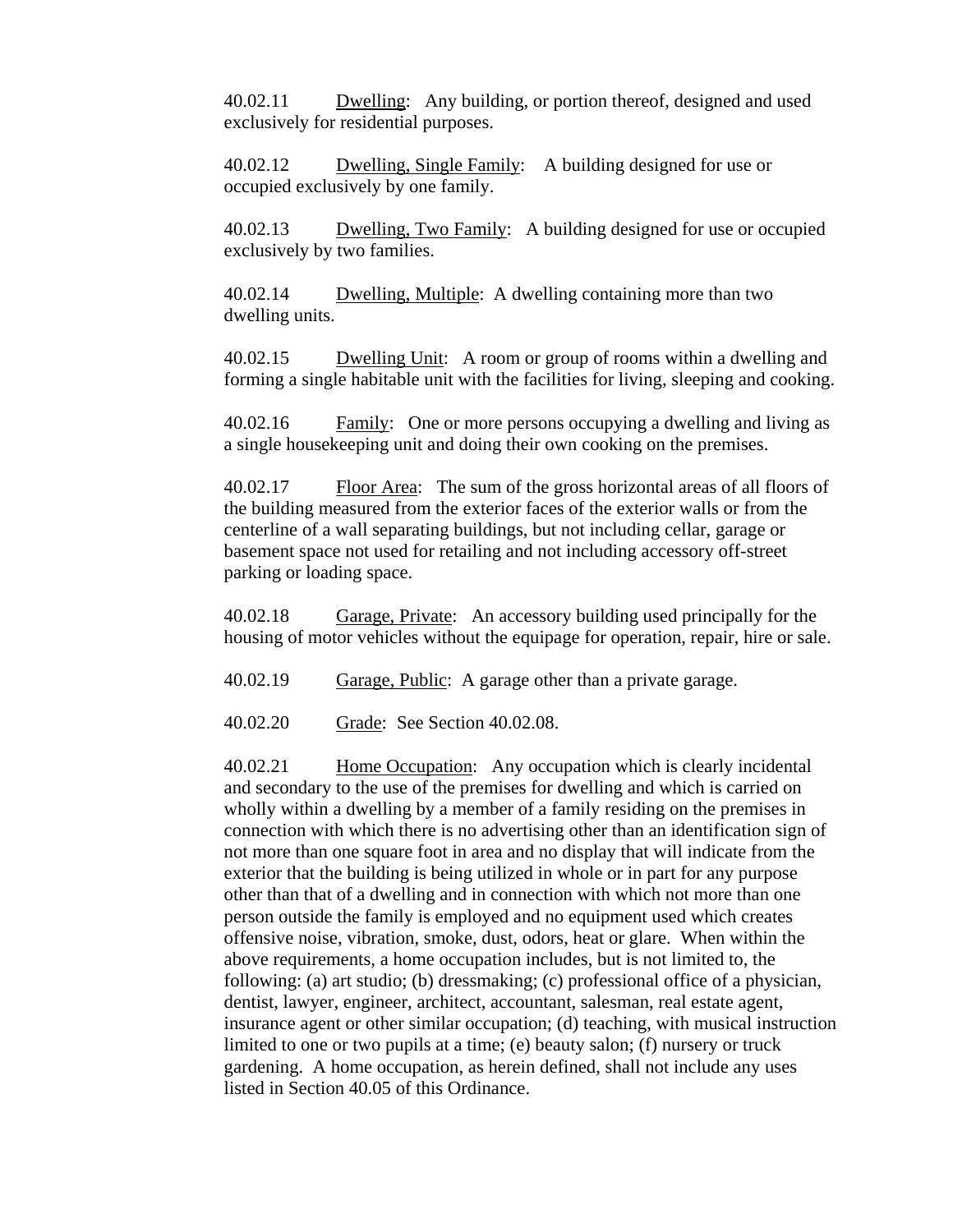40.02.22 Institution: A building occupied by a non-profit establishment for public use.

40.02.23 Lodging House or Rooming House: A building or place where lodging is provided by prearrangement for definite periods, for compensation, for three or more, but not exceeding twelve, individuals.

40.02.24 Lot: A parcel of land occupying or intended for occupancy by use permitted in this Ordinance, including one main building, together with its accessory buildings, and the open spaces and parking spaces required by this Ordinance and having its principal frontage upon a street.

40.02.25 Lot, Corner: A lot abetting upon two or more streets at their intersection.

40.02.26 Lot, Double Frontage: A lot having a frontage on two nonintersecting streets as distinguished from a corner lot.

40.02.27 Lot of Record: A lot or parcel of land, the plat, map or deed to which has been recorded in the Office of the County Recorder of Champaign County, Illinois prior to the adoption of this Ordinance.

40.02.28 Major Street: A street designated as a major street or master street on an official plan.

40.02.29 Motel: A building or group of buildings in which lodging and an individual automobile parking space in close proximity are provided for transients traveling by motor vehicle.

40.02.30 Nonconforming Use: Any building or land lawfully occupied by a use at the time of passage of this Ordinance and all amendments thereto which does not conform with the use regulations of the district within which it is located.

40.02.31 Parking Space: A surfaced area, enclosed or unenclosed, sufficient in size to store one automobile (not less than nine feet wide and twenty feet long) connected to a public street or alley by a surfaced driveway and permanently reserved for the parking or storage of one motor vehicle.

40.02.32 Premises: A lot, together with all buildings and structures thereon.

40.02.33 Plat, Lot: A drawing of a lot showing its dimensions, the building arrangement thereon and such other information as may be needed for enforcement of this Ordinance.

40.02.34 Sign: A sign is any structure or part hereof, or any device attached to, painted on, or represented on a building or other structure, upon which is displayed or included any letter, work model, banner, flag, pennant, insignia, decoration, device or representation used as, or which is in the nature of an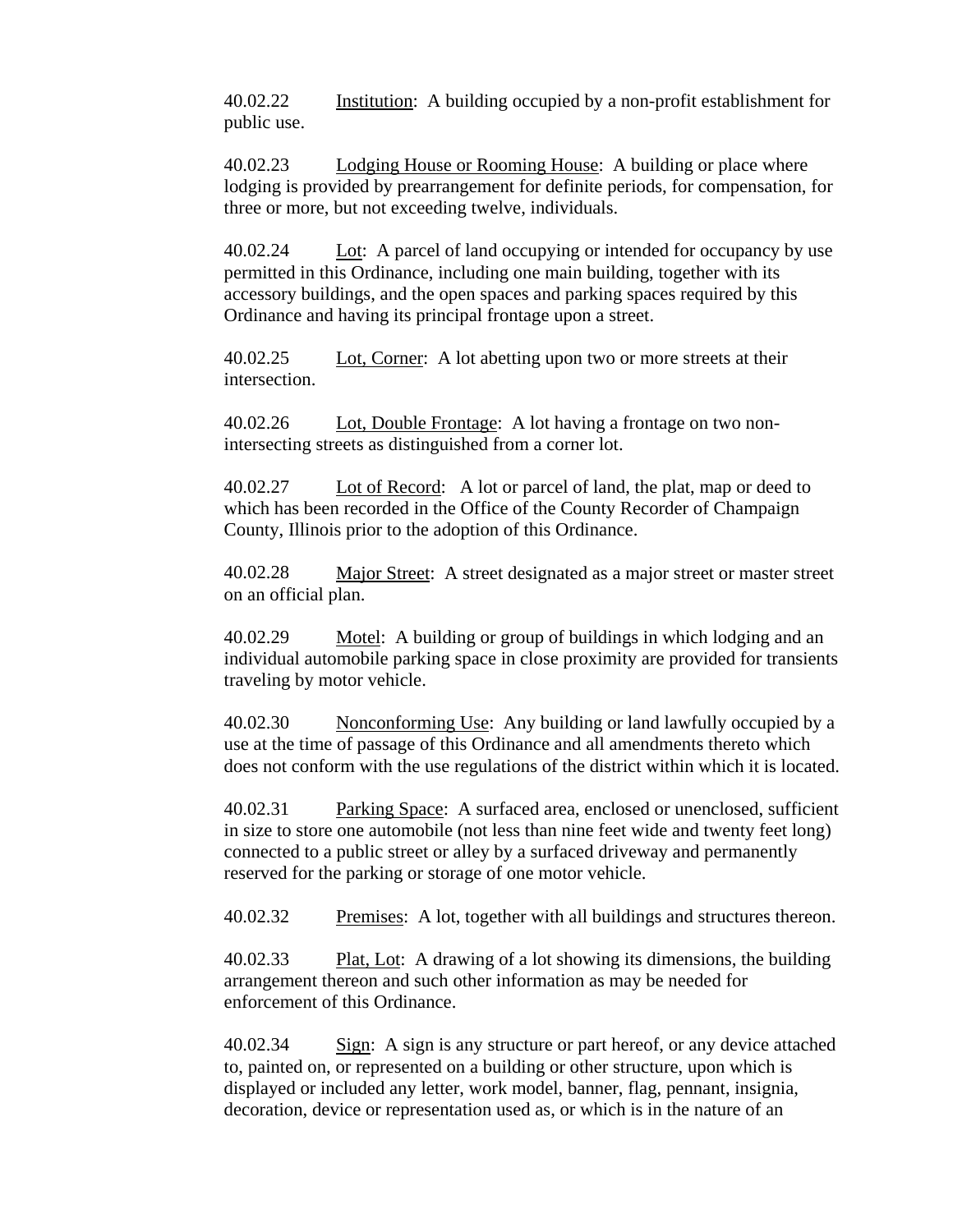announcement, direction, advertisement or other attention-directing device. A sign shall not include a similar structure or device located within a building except for illuminated signs within show windows. A sign includes any billboard, but does not include the flag, pennant, or insignia of any nation or association of nations, or of any state, city or other political unit, or any political, charitable, educational, philanthropic, civic, professional, religious or like campaign, drive, movement or event.

40.02.35 Sign Area: That area within a line including the outer extremities of all letters, figures, characters and delineations or within a line including the outer extremities of the framework or background of the sign, whichever line includes the larger area. The support for the sign background, whether it be columns, a pylon or a building or part thereof, shall not be included in the sign area.

40.02.36 Story: That portion of a building, other than a basement, included between the surface of any floor and the surface of the floor next above it or, if there is no floor above it, the space between the floor and ceiling next above it.

40.02.37 Story, Half: A space under a sloping roof which has the line of intersection of roof decking and wall space not more than three feet above the top floor level, and in which space not more than sixty per cent of the floor area is habitable.

40.02.38 Street: Any public or private way set aside as a permanent rightof-way for street purposes.

40.02.39 Street Line: A dividing line between a lot, tract or parcel of land and a contiguous street.

40.02.40 Structure: Anything constructed or erected, the use of which requires permanent location on the ground.

40.02.41 Structural Alterations: Any change in the supporting members of a building, such as bearing walls or partitions, columns, beams or girders, or any substantial change in the roof or in the exterior walls.

40.02.42 Trailer: Any structure designed to be used for living, sleeping, business or storage purposes which has no foundation other than wheels, blocks, skids, jacks, horses or skirting and which has been or reasonably may be equipped with wheels or other devices for moving the structure from place to place, whether by motive power or other means. No trailer, as herein defined, shall be construed as a dwelling. The term "trailer" shall include house car and railroad camp car.

40.02.43 Trailer Camp: An area used or designed for use by five or more trailers, house or camp cars or other portable or mobile shelters used for living purposes.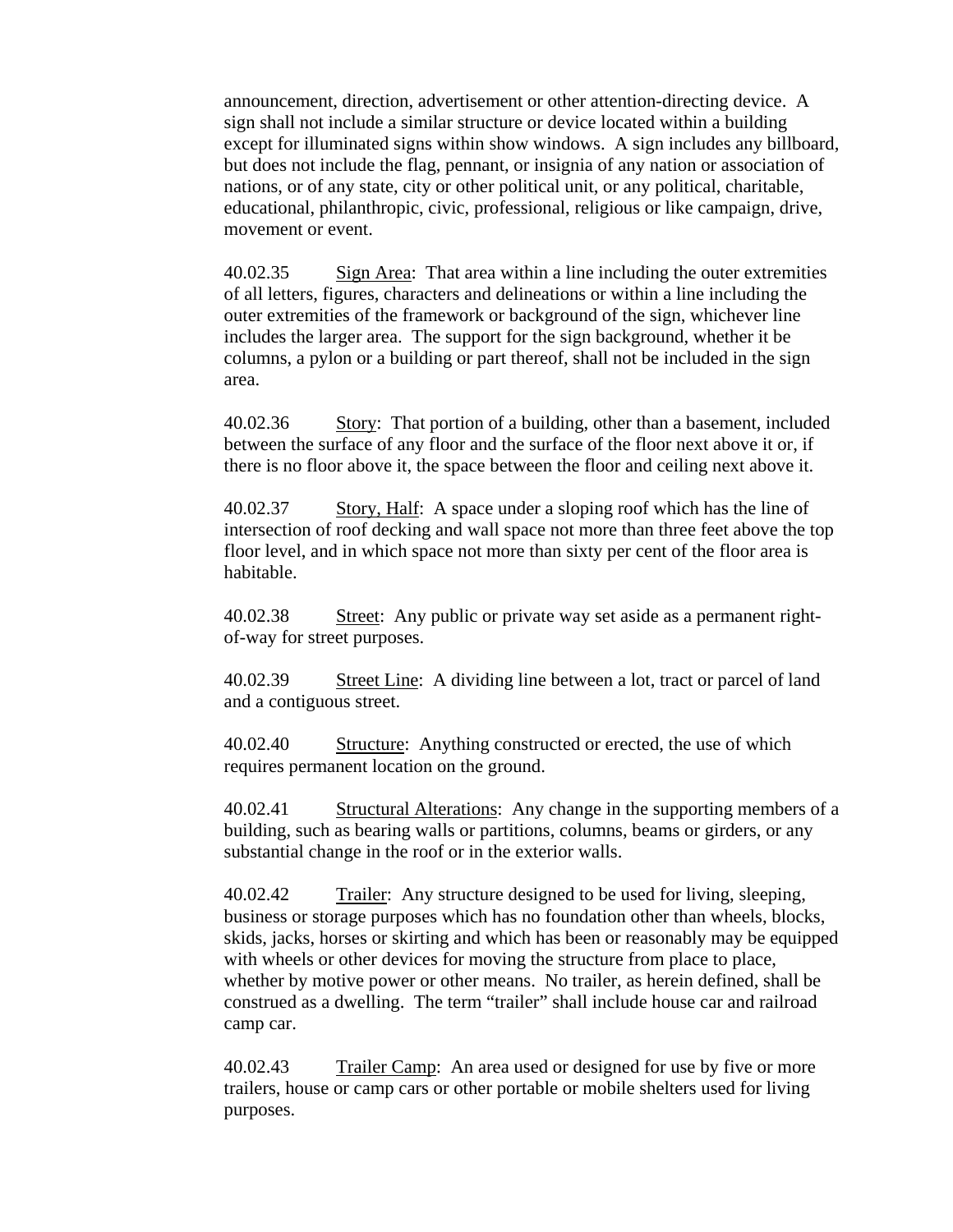40.02.44 Yard: An open space on the same lot with a building, unobstructed from the ground upward and measured as the minimum horizontal distance between the lot line and the main building.

40.02.45 Yard, Front: A yard extending across the front of a lot between the side yard lines, and being the minimum horizontal distance between the street line and the main building or any projections thereof other than the projections of uncovered steps, uncovered balconies, terraces, or uncovered porches. On corner lots, the front yard shall be considered as parallel to the street upon which the lot has its least dimension. On corner lots at the entrance of a Cul-de-sac, the front yard shall be considered as parallel to the street serving and forming the Cul-desac.

40.02.46 Yard, Rear: A yard extending across the rear of the lot between the side lot lines measured between the rear lot lines and the rear of the main building or any projection other than steps, unenclosed porches or entrance way.

40.02.47 Yard, Side: A yard between the main building and the side line of the lot, and extending from the front lot line to the rear yard, and being the minimum horizontal distance between a side lot line and side of the main buildings or any projections thereof.

40.02.48 Bed and Breakfast Establishments: An operator-occupied residence providing accommodations for a charge to the public with no more than five (5) guest rooms for rent, in operation for more than ten (10) nights in a twelve (12) month period. Breakfast may be provided to the guests only. Bed and Breakfast establishments shall not include motels, hotels, boarding houses, lodging houses or food service establishments.

## 40.03 Compliance with Regulations:

40.03.01 Except as hereinafter provided, no building or land shall hereinafter be used or occupied and no building or part thereof shall be erected, moved or altered unless in conformity with the regulations herein specified for the district in which it is located.

40.03.02 No building shall hereafter be erected or altered to exceed the height, to accommodate or house a greater number of families, or to occupy a greater percentage of lot area, or to have narrower or smaller rear yards, front yards, side yards, inner or outer courts than is specified herein for the district in which such buildings is located.

(Revised: 08-04) 40.02.48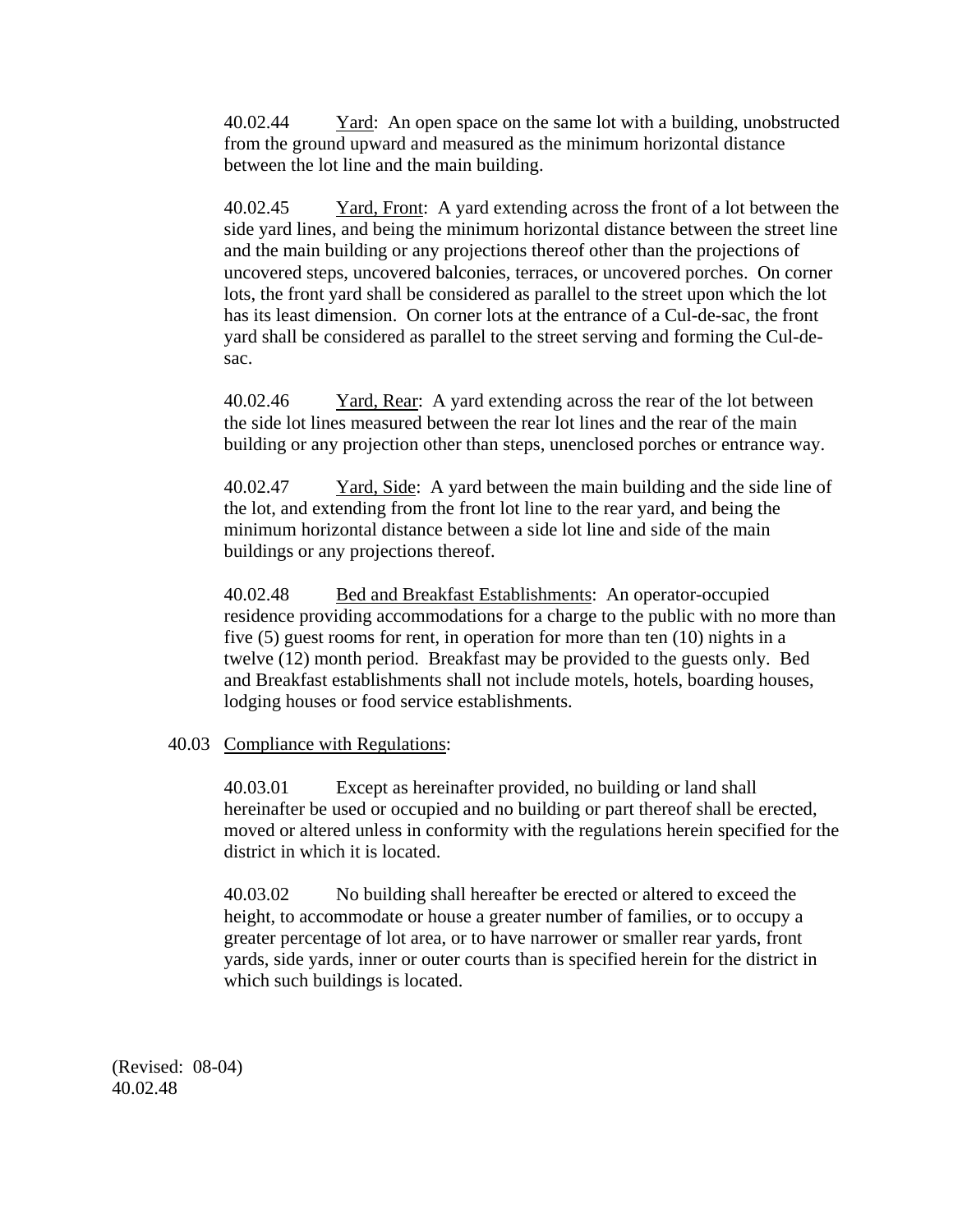40.03.03 No part of a yard or other open space required about any building for the purpose of complying with the provisions of this Ordinance shall be included as a part of a yard or other open space similarly required for another building.

40.03.04 All territory which may hereafter be annexed to the Village of Pesotum shall be classified in the Residential District until, within a reasonable time following annexation, the annexed territory shall be appropriately classified by ordinance in accordance with Section 40.11 of this Ordinance.

40.04 Nature: The Zoning Ordinance consists of a zoning map describing certain districts and a set of regulations set forth in this Ordinance.

40.05 Districts:

40.05.01 The districts into which the Village and contiguous territory is divided by the Zoning Ordinance shall be designated as follows:

> Agricultural District Residential District Commercial District

40.05.02 The boundaries of these districts are shown on the "District Map" which accompanies and is made a part of this Ordinance. The original of this map is properly attested and on file with the Village Clerk, and said map and all the information shown thereon shall have the same force and effect as if fully set forth or described herein.

40.05.03 The District Map shall be corrected and brought up to date in January of each year.

40.06 Boundaries: Where uncertainty exists with respect to the boundaries of any of the aforesaid districts as shown on the zoning map, the following rules shall apply.

> 40.06.01 Where district boundaries are indicated as approximately following the center lines of alleys, streets or highways, said alley, street lines, or highway right-of-way lines shall be construed to be such boundaries.

> 40.06.02 Where district boundaries are so indicated that they approximately follow the lot lines, such lines shall be construed to be said boundaries.

- 40.07 Permitted Uses in Agricultural District: The following uses shall be permitted:
	- 40.07.01 Farming, including the usual farm buildings and structures.
	- 40.07.02 Truck and flower gardening, nurseries, orchards and greenhouse.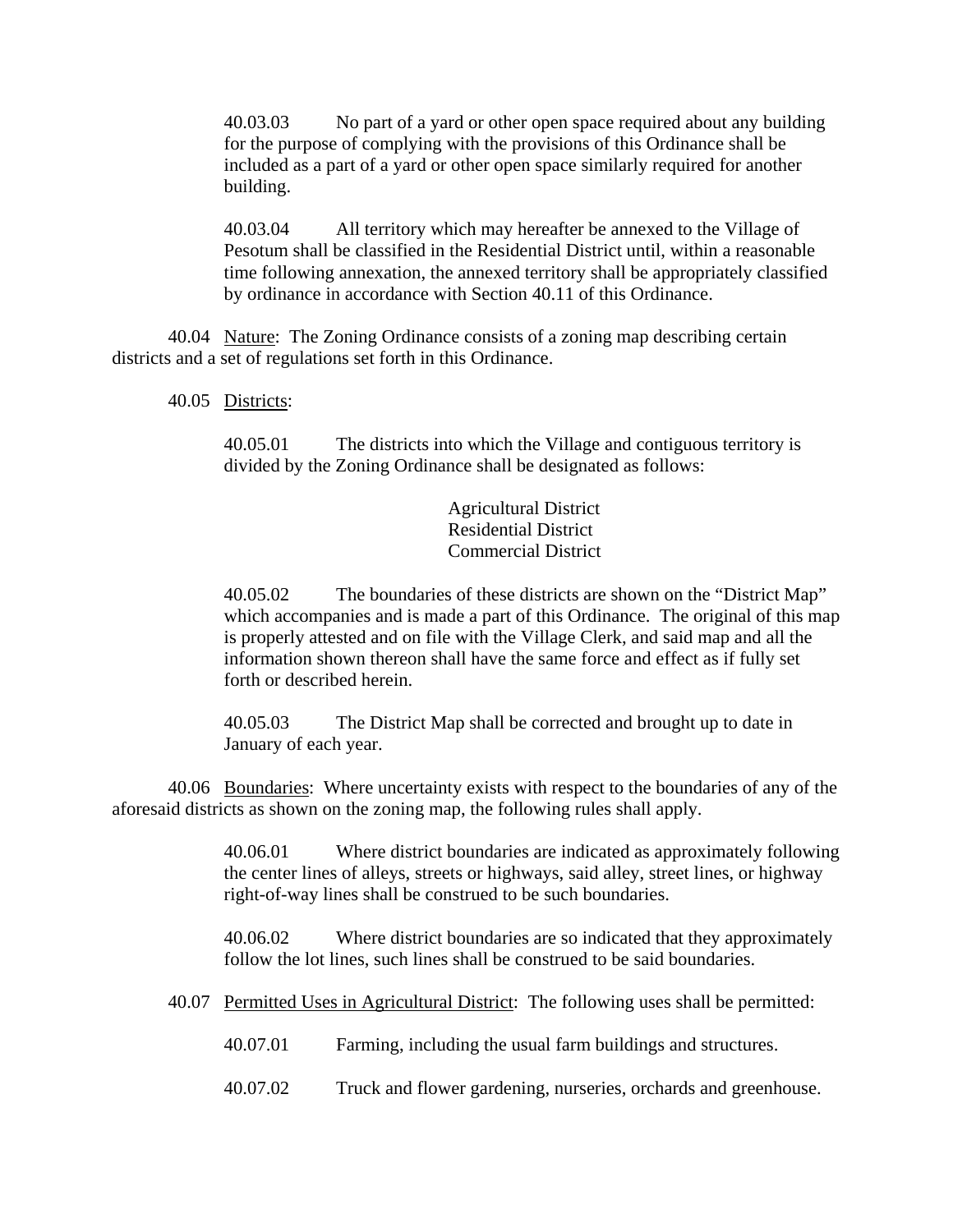40.07.03 One-family dwelling.

40.07.04 Two-family dwelling. A private entrance, separate kitchen, and sanitary facilities must be provided for each dwelling unit.

40.07.05 Churches.

40.07.06 Public elementary and high schools, or private schools with a curriculum the same as ordinarily given in public elementary and high schools.

40.07.07 Publicaly owned and operated property.

40.07.08 Country clubs and golf courses except miniature courses and practice driving tees.

40.07.09 Other private clubs or recreational uses except skeet or gun clubs or commercial amusement enterprises.

40.07.10 Roadside stands offering for sale only farm products which are produced on the premises.

40.07.11 Hospital or institution of an educational, religious, charitable or philanthropic nature, when located on a site of at least five acres; provided that such buildings shall not occupy more than ten per cent of the total area of the lot and shall be set back from all yard lines at least two feet for each foot of building height.

40.07.12 Veterinary hospital for the keeping of small domestic animals; provided that any building housing animals be located at least one hundred feet from all property lines.

40.07.13 Commercial grain elevators and the usual accessory structures, including buildings for seasonal or temporary storage of grain whenever such elevator and temporary storage are located upon or adjacent to a railroad right-ofway.

40.07.14 Pumping or booster stations along a pipe line or substitutions along an electric transmission line.

40.07.15 Home occupation.

40.07.16 Accessory buildings and uses customarily incident to any of the above uses.

40.07.17 Church bulletin boards, and temporary signs not exceeding twenty square feet in area, appertaining only to the lease, hire or sale of a building or premises, or the sale of products grown and sold on the premises, provided, however, that not more than one sign of the above character shall be permitted on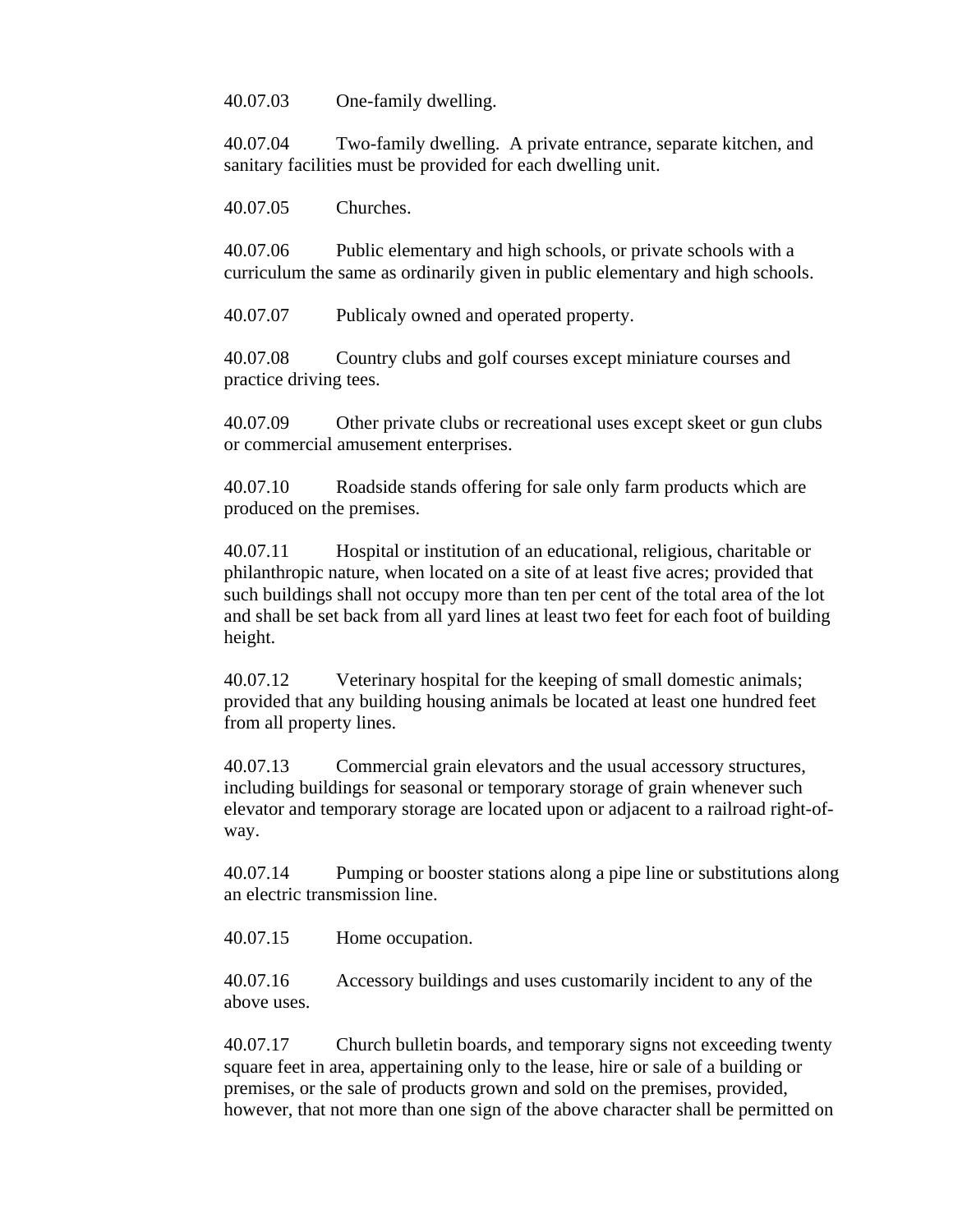any lot or tract. Billboards or signs advertising products not grown on the premises will not be permitted.

40.07.18 All uses permitted in Residential District, not limited or modified herein.

40.08 Permitted Uses in Residential District: The following uses shall be permitted:

40.08.01 One-family dwelling.

40.08.02 Two-family dwelling. A private entrance, separate kitchen, and sanitary facilities must be provided for each dwelling unit.

40.08.03 Churches or similar places of worship, parish house, convent.

40.08.04 Public parks, public playgrounds.

40.08.05 Public or parochial schools and institutions of higher learning, public libraries, municipal buildings.

40.08.06 Benevolent or charitable organizations.

40.08.07 Home occupations.

40.08.08 Temporary buildings, or trailers, the uses of which are incidental to construction operations being conducted on the same or adjoining tract or subdivision and which shall be removed upon completion or abandonment of such construction, or upon the expiration of a period of two years from the time of such temporary buildings, whichever is sooner. No building used in this paragraph shall be used as a dwelling.

40.08.09 Accessory buildings and uses customarily incidental to the above uses, provided that any such accessory buildings is not constructed prior to the beginning construction of the main building. Such accessory buildings may include, but is not limited to, church, school and similar bulletin boards and signs not exceeding ten square feet in area pertaining to the lease, hire or sale of a building or premises.

40.08.10 Bed and Breakfast Establishments.

40.09 Permitted Uses in Commercial District Regulations: The following uses shall be permitted:

> 40.09.01 All uses permitted in the Residential Districts subject to all the provisions specified for such districts.

(Revised: 08-04) 40.08.10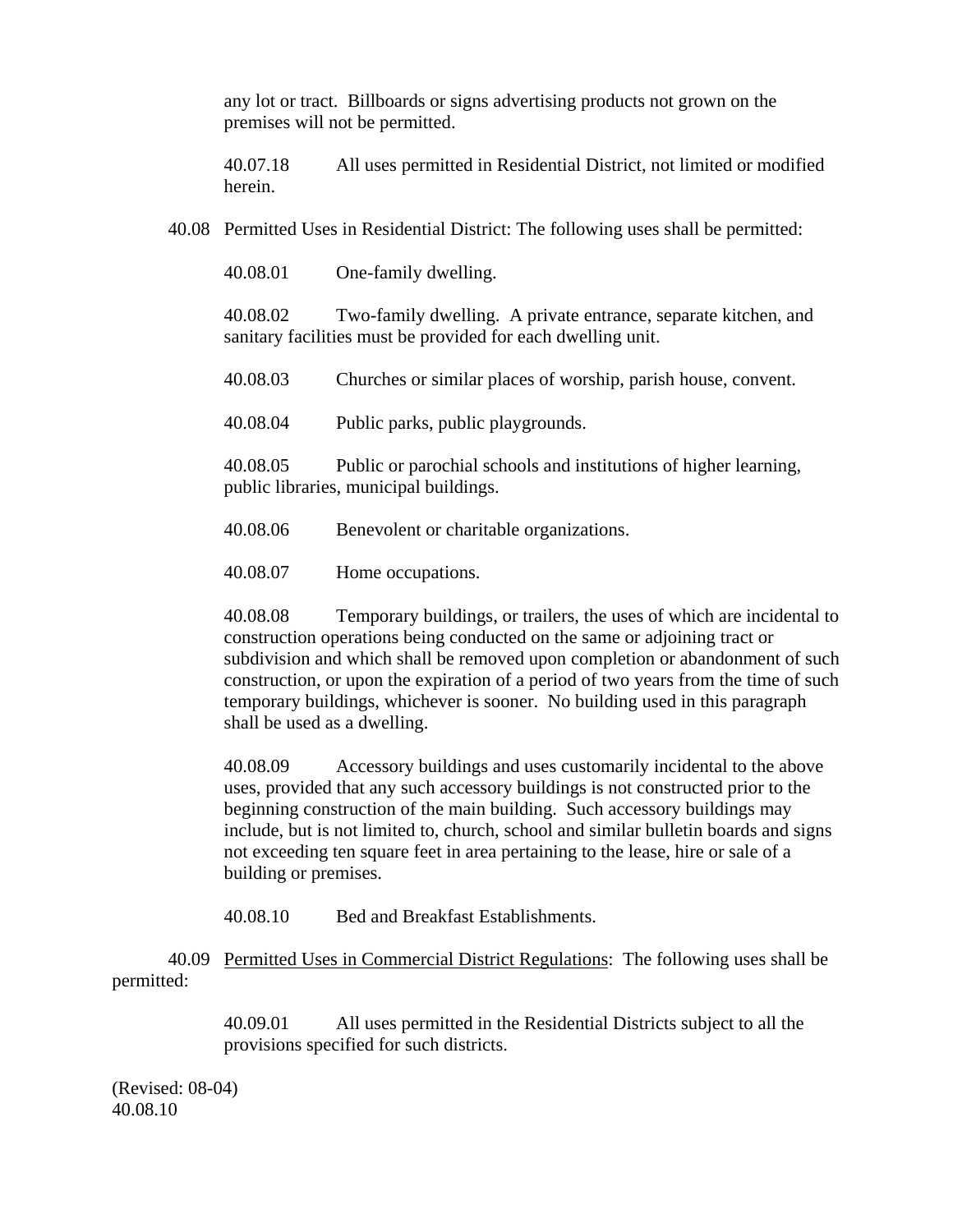40.09.02 Amusement and recreation hall of building.

40.09.03 Stores and shops where goods are sold and services are rendered primarily at retail.

- 40.09.04 Cleaning or laundry establishments.
- 40.09.05 Motels, lodging houses and boarding houses.
- 40.09.06 Food lockers.
- 40.09.07 Offices, financial institutions.
- 40.09.08 Off-street automobile parking lots.
- 40.09.09 Personal services shops.
- 40.09.10 Public garages, filling stations and automobile repair shops.
- 40.09.11 Plumbing shop.
- 40.09.12 Printing shop.
- 40.09.13 Shoe, tire or electrical shop or similar trade.
- 40.09.14 Taverns.
- 40.09.15 Theatres (except drive-in theatres), assembly halls, restaurants, and cafes.
- 40.09.16 Welding shop.

40.09.17 Wholesale merchandising when incidental and subordinate to a primary retail business.

40.09.18 Accessory buildings and uses customarily incident to the above uses.

40.09.19 Advertising signs, related to the activity conducted on the premises, consistent with the regulations of Sections 40.11.05-B and 40.08.09 of this Ordinance.

40.09.20 Drive-in restaurants when all entrances or exists are within the Commercial District and it is so located, arranged and landscaped as to secure the approval after a finding of the Board of Appeals that adjacent property is adequately protected.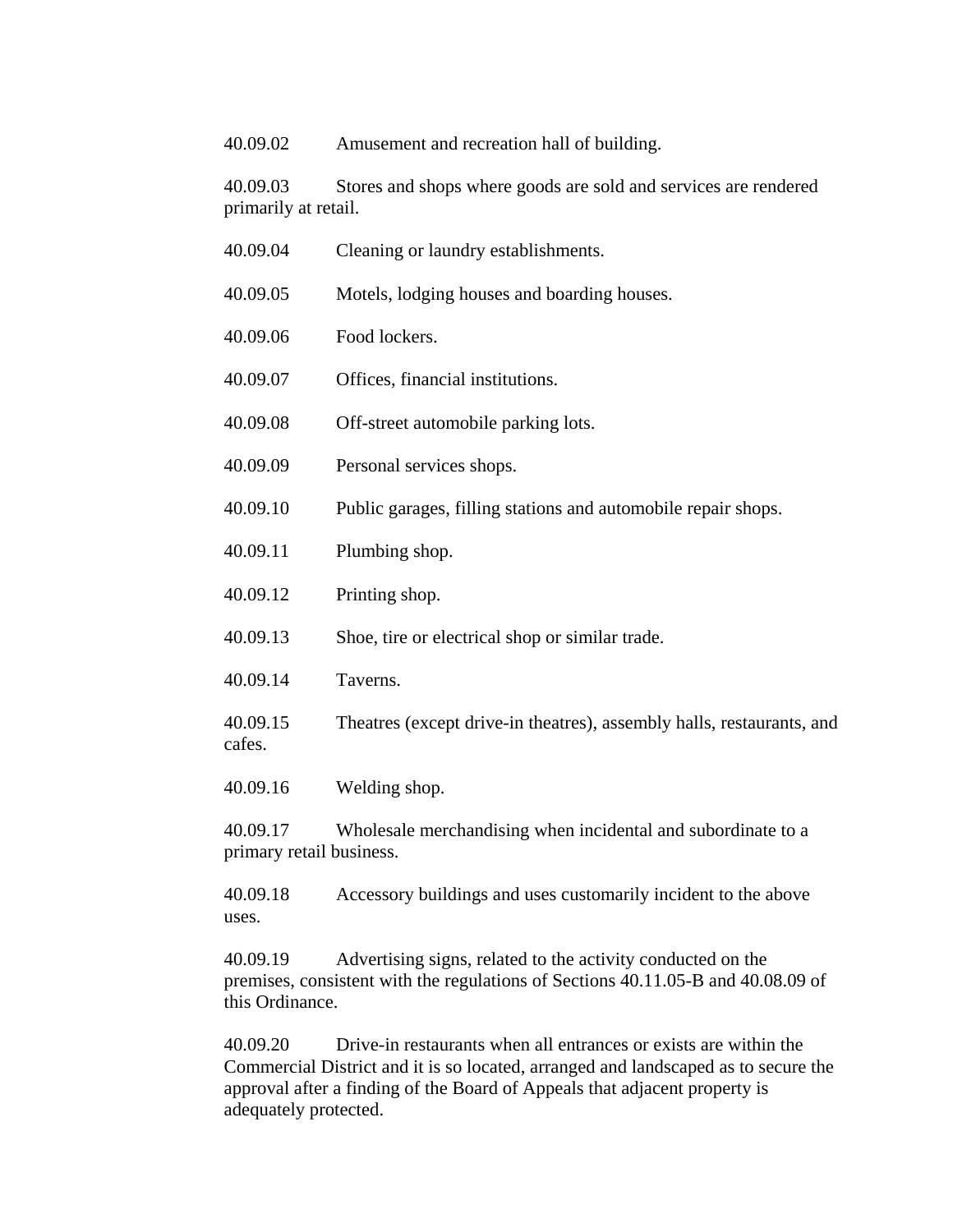40.09.21 All uses permitted in Residential, Commercial and Agricultural District.

40.09.22 Wholesale merchandising or storage warehouses.

40.09.23 Lumber yards.

40.09.24 Truck terminals.

40.09.25 General service and repair establishments including dyeing or cleaning works or laundry, plumbing and heating, printing, painting, upholstery, tinsmithing or appliance repair shop.

40.09.26 Compounding of cosmetics, drugs and pharmaceutical products.

40.09.27 Manufacture or assembly of medical and dental equipment, drafting, optical and musical instruments, watches, clocks, toys, games and electrical or electronic apparatus.

40.09.28 Manufacture or assembly of boats, bolts, nuts, screws and rivets, ornamental iron products, firearms, electrical appliances, tools, dies, machinery and hardware products, sheet metal products and vitreous enameled metal products.

40.09.29 Manufacture or storage of food products, including beverage blending or bottling, bakery products, candy manufacture, fruit and vegetable processing and canning, packing and processing of meat and poultry products, but not distilling of beverages or slaughtering poultry or animals.

40.09.30 Manufacture of rugs, mattresses, pillows, quilts, millinery, hosiery, clothing and fabrics and printing and finishing of textiles and fibers into fabric goods.

40.09.31 Manufacture of boxes, crates, furniture, baskets, veneer and other wood products.

40.09.32 Generally, those light manufacturing uses similar to those listed in items 40.09.21 to 40.09.31 above which do not create any more danger to health and safety in surrounding areas and which do not create any more offensive noise, vibration, smoke, dust, lint, odors, heat or glare than that which is generally associated with light industries of the type specifically permitted.

40.09.33 Accessory buildings and uses including accessory signs and advertising structures related to the activity conducted on the premises but with sign area not to exceed 100 square feet.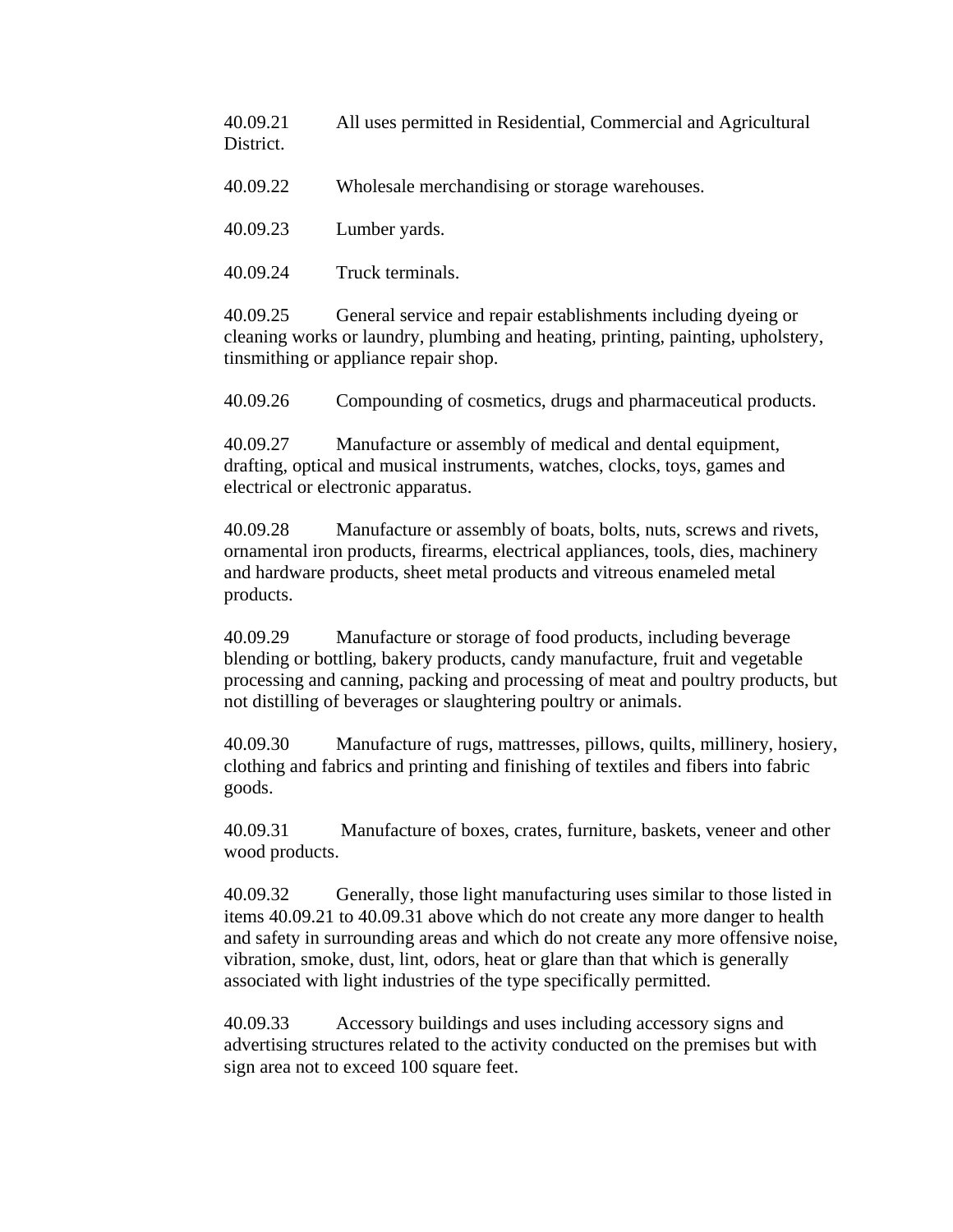40.10 Area and Height Regulations: Except as provided in Section 40.11, the area and height regulations shall be as follows:

> 40.10.01 Lot Area: Every lot used for single-family dwelling purposes shall have a minimum area of 9,600 square feet and of 11,000 square feet for a two-family dwelling. Every lot used for multiple-family dwelling purposes shall have a minimum area of 20,000 square feet, shall be set back from all yard lines at least two feet for each foot of building height and not less than the requirements set out in Sections 40.10.03, 40.10.04, 40.10.05, and 40.10.06.

40.10.02 Lot Width: Every lot used for dwelling purposes shall have a minimum width of eighty feet.

40.10.03 Front Yards: The front yard requirements are thirty feet for dwellings; forty feet for industrial and commercial buildings. Single-family dwellings, two-family dwellings and multiple-family dwellings shall not be construed as commercial buildings. The front yard requirement for dwellings fronting on the curve of a Cul-de-sac shall be fifteen feet.

40.10.04 Side Yards: The side yard requirements for dwellings shall be ten feet. No side yard is required for commercial or industrial buildings except along the side yard of a lot abutting a lot in the Residential Districts, in which case a side yard of ten feet shall be provided.

40.10.05 Rear Yards: The rear yard requirements for dwellings shall be thirty-five feet. No rear yard is required for commercial or industrial buildings except on a lot abutting a lot in the Residential Districts, in which case a rear yard of twenty-five feet shall be provided.

40.10.06 Building Height: No building shall exceed a height of thirtyfive feet in the Residential and Commercial District.

40.11 The height and area regulations specified in the foregoing are modified as specified below:

> 40.11.01 Lot Area and Width: Any lot of record at the time of passage of this Ordinance having less area or width than herein required may be used for a single-family dwelling, providing Sections 40.10.03, 40.10.04, 40.10.05, and 40.10.06 as modified in Section 40.11 herein are complied with.

40.11.02 Front Yard: Where thirty per cent or more of a block front is improved with buildings, then no part of any new building shall project beyond a line joining the two adjacent front corners of the buildings on either side thereof, or where there is a building on only one side, beyond a line projected from the corresponding adjacent corners of a building, except that no building shall be required to provide a front yard greater than fifty feet in any event. Where an official line has been established for the future widening or opening of a street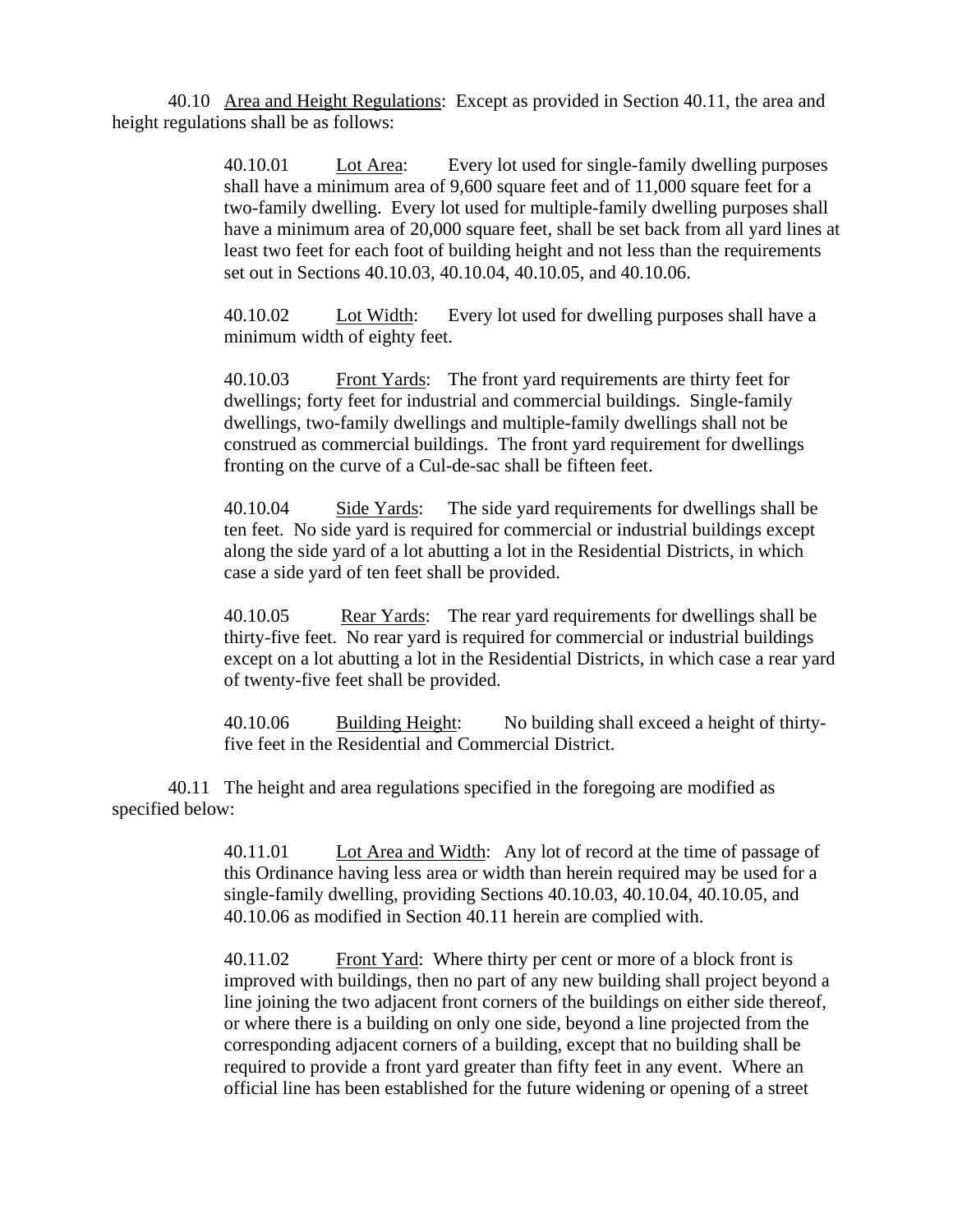upon which a lot abuts, then the depth of a front or side yard shall be measured from such official line.

40.11.03 Side Yard: The required side yard shall be maintained on each side of a dwelling, but such side yard may be reduced to ten per cent of the lot width on lots of less than seventy-five feet in width, provided, however, that no side yard shall be less than five feet.

A. The required side yard on the street side of a corner lot shall be fifteen feet.

B. For the purpose of side yard regulations, a two-family dwelling shall be considered as one building occupying one lot.

40.11.04 Rear Yard: The required rear yard may be reduced to twenty per cent of the depth of the lot on any lot not exceeding 125 feet in depth.

A. An accessory building may be built within a required rear yard when located at least five feet from the real lot line and when occupying not more than thirty per cent of the area of such required rear yard. Accessory swimming pools, home barbecue grills and home incinerators, open and uncovered, may occupy a required rear yard, provided they are not located closer than five feet to the rear lot line nor closer than five feet to a side lot line.

40.11.05 All Yards: The ordinary projection of roof overhangs, cornices and ornamental features may be permitted provided that said projection shall not extend to less than four feet from any lot line.

A. Filling Station pumps and pump islands may occupy the required yards; provided, however, that they are not less than fifteen feet from street lines.

B. One directional or name sign or sign advertising products sold on the premises may occupy required yards in a district where such sign is permitted by the use regulations of this Ordinance, provided such sign is not more than twenty-five square feet in area.

C. An ornamental fence or wall not more than three and one-half feet in height may project into or enclose any required front yard. Ornamental fences or walls may project into or enclose other required yards provided such fences and walls do not exceed a height of seven feet. No fence or wall shall come closer than eighteen inches to any lot line.

D. Where a lot or tract is used for commercial or industrial purposes, more than one main building may be located on the lot or tract, but only when such buildings conform to all open space requirements around the lot for the district in which the lot or tract is located.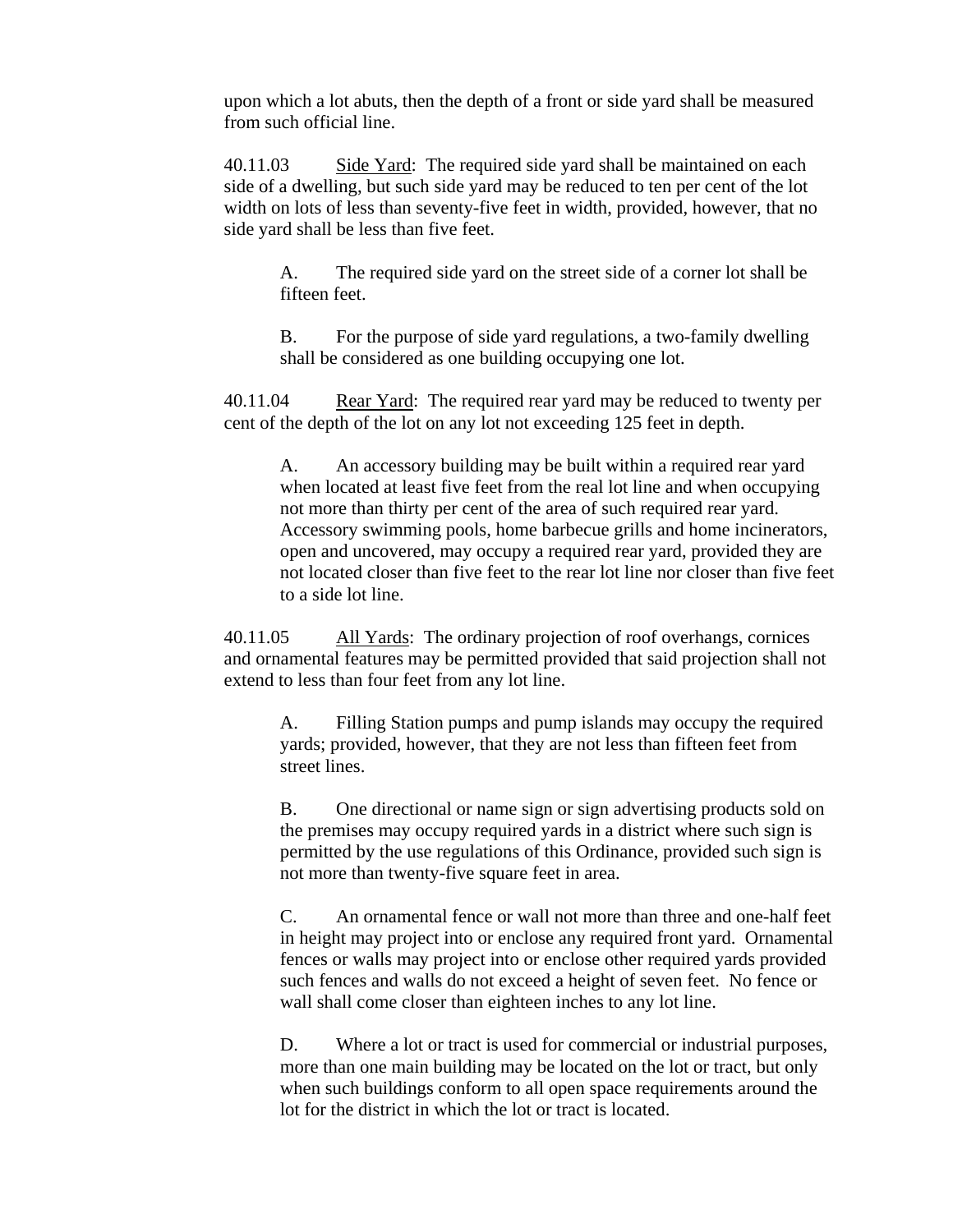40.11.06 Height: Chimneys, cooling or water towers, elevators, bulkheads, fire towers, monuments, stacks, stage towers, tanks, spires, church steeples, commercial radio towers or necessary mechanical apparatus may be erected to any height not in conflict with any other ordinance of the Village of Pesotum.

A. Public, semi-public or public service buildings, hospitals, institutions, churches and schools, when permitted in a district, may be erected to exceed height limits specified for the district, provided all required yards are increased by one foot for each foot of building height above the specified height limit.

40.12 Off-Street Parking Requirements: No building shall be erected, enlarged to the extent of increasing the floor area by as much as fifty per cent, or changed in use unless there is provided on the lot or tract of land used, space for the parking of automobiles or trucks in accordance with the following minimum requirements.

Dwellings and motels – One parking space for each dwelling unit.

Commercial uses – One parking space for every three hundred square feet of floor area.

Industries – One parking space for each two employees on the maximum work shift.

 40.13 Special Uses: the President and the Board of Trustees of the Village of Pesotum may, by special permit, after public hearing before the Board of Appeals and after study and report by the Planning Commission, if there is a Planning Commission created for the Village, subject to such reasonable conditions and protective restrictions as are deemed necessary, authorize the following special uses in any district except Residential from which they are otherwise prohibited:

| 40.13.01 | Cemetery or mausoleum. |
|----------|------------------------|
|----------|------------------------|

- 40.13.02 Drive-in theatre.
- 40.13.03 Funeral home.

40.13.04 Hospital, clinic or institutions, provided that less than a forth per cent of the total land area is occupied by buildings and that all the required yards are increased by one foot for each foot of building height in excess of the height limits specified in this Ordinance.

| 40.13.05 |  | Landing field or strip for aircraft. |
|----------|--|--------------------------------------|
|----------|--|--------------------------------------|

40.13.06 Radio or broadcasting station.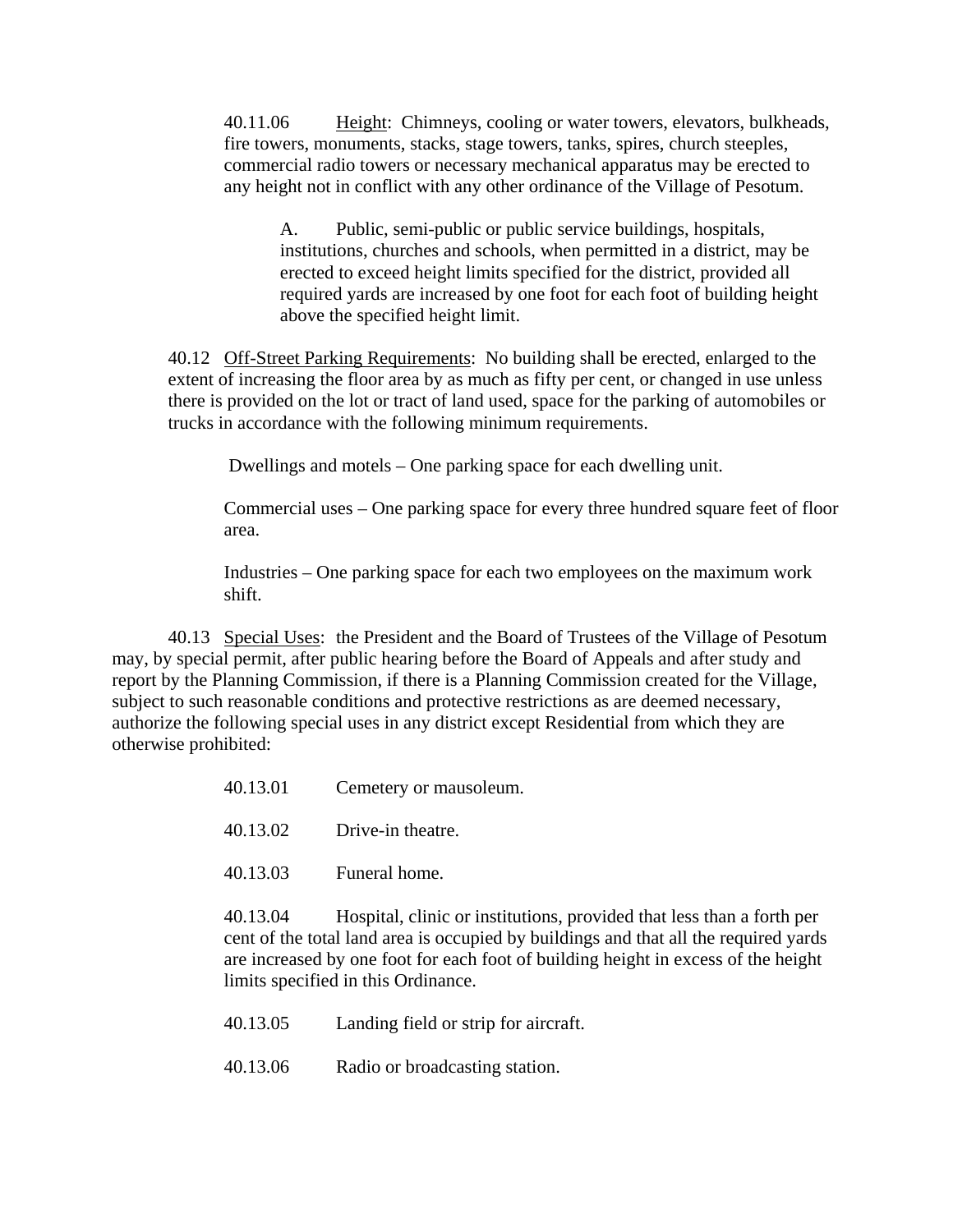40.13.07 Wholesale storage of oil, gasoline or other petroleum products; wholesale storage of fertilizers.

40.13.08 Removal of gravel, topsoil or similar natural material, with safeguard for the protection of adjoining property and the community as a whole.

| Roadside stand. |
|-----------------|
|                 |

40.13.10 Nursing or convalescent home.

40.13.11 Trailer camp, but only when complying with the following requirements:

> A. All appropriate State and County laws and regulations shall be strictly observed, including, but not exclusively, sanitation regulations.

B. At least 2,000 square feet of lot area per trailer shall be provided; no trailer shall be parked closer to the street or highway than the required front yard set-back or closer than twenty-five feet to any property lines; and a clearance of not less than twenty feet shall be maintained between trailer coaches on all sides. One off-street parking space shall be provided adjacent to each trailer lot area.

C. Trailer coach spaces shall abut upon a hard surfaced driveway or accessway of not less than twenty-five feet in width.

D. Service buildings or other facilities for bathing, laundry and sanitation, as required by State and county health regulations shall be located at least twenty-five feet from the side and real lot lines and shall be accessible to all trailer coaches by means of the access drives or hard surfaced walks.

40.13.12 Dragstrips.

40.13.13 Recreational Vehicle Park, and accessory facilities, including general store and bathing, laundry and sanitation facilities, for the temporary use, comfort and convenience of travelers, provided that all appropriate and applicable state and county laws and regulations shall be strictly observed, including, but not exclusively, sanitary regulations.

## 40.13.14 Adult Businesses

A. DEFINITIONS. For the purpose of this Ordinance, the following definitions shall apply unless the context clearly indicates or requires a different meaning. All words and phrases used in this ordinance which are not defined herein shall have the meaning ascribed to such words and phrases in common usage.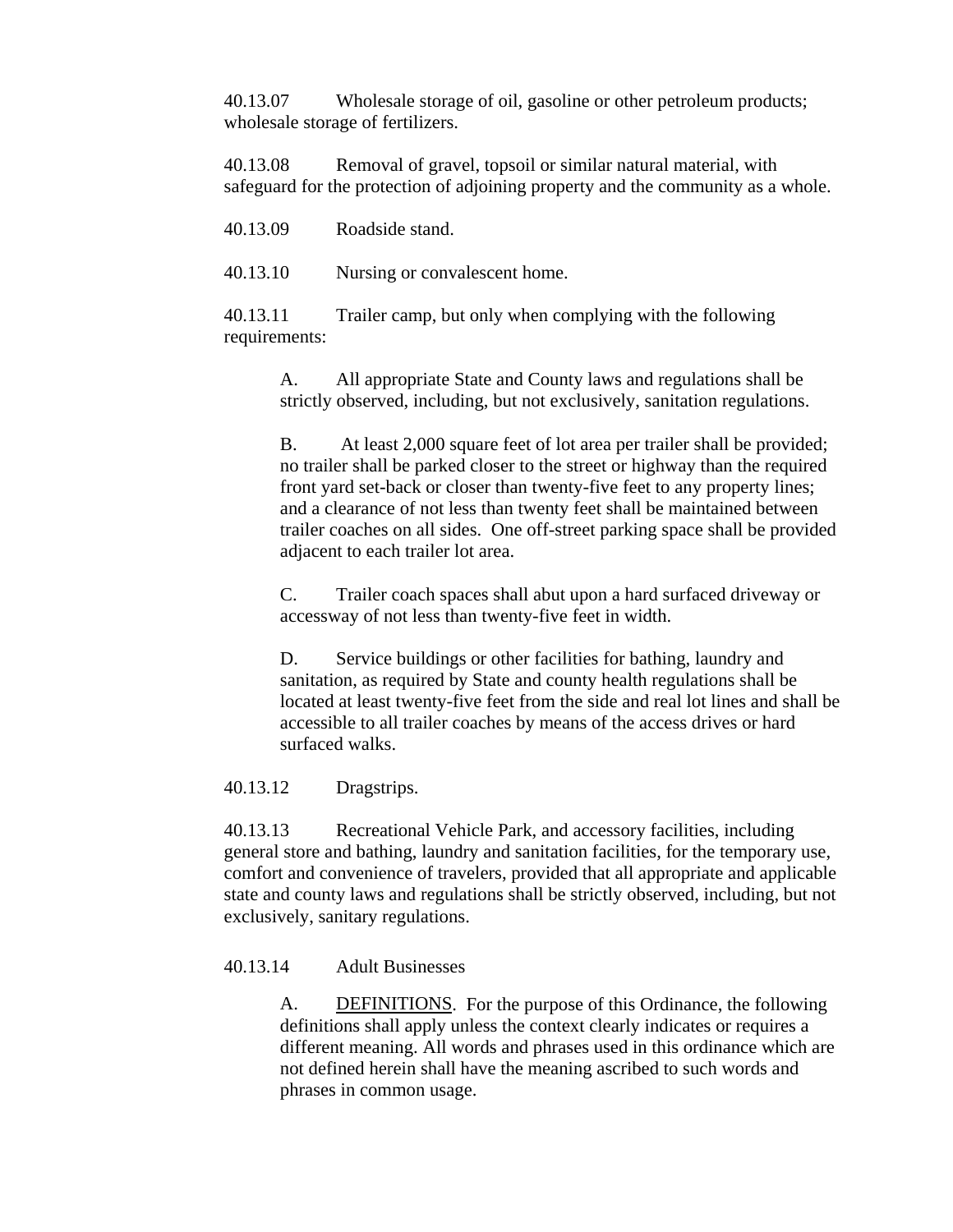i. ADULT BUSINESS. Any establishment having as a substantial or significant portion of its stock in trade or business activity in a use such as, but not limited to the following: Adults-Only Bookstores, Adults-Only Motion Picture Theaters, Adult Entertainment Centers, Massage Parlors, Rap Parlors, Adults-Only Cabarets or Adults-Only Saunas, where explicit sexual conduct is depicted and or sexual activity is explicitly or implicitly encouraged or tolerated.

ii. ADULT ENTERTAINMENT BUSINESS. Synonymous with "Adult Business," as defined herein.

iii. ADULT ENTERTAINMENT CENTER. An enclosed building or part of an enclosed building, which contains one or more coin-operated mechanisms which when activated permit a customer to view a live person nude or in such attire, costume or clothing as to expose to view the human male or female genitalia; pubic hair; buttocks; perineum; anal or pubic regions; or, female breast, at or below the areola thereof. In addition, the viewing of a live person, in the above-described manner, after paying of any admission or fee for the viewing of same activity.

iv. ADULTS-ONLY. Any items or activities emphasizing, depicting, describing or relating to nudity, explicit sexual conduct (whether auto-erotic, heterosexual, homosexual or otherwise), bestiality or sadomasochistic activity.

v. ADULTS-ONLY BOOKSTORE. An adults-only establishment having as a substantial or significant portion of its stock in trade, books, magazines, films for sale or viewing on premises by use of motion picture devices or other coin-operated means, and other periodicals which are distinguished or characterized by their principal emphasis on matters depicting, describing or relating to nudity, explicit sexual conduct (whether auto-erotic, heterosexual, homosexual or otherwise), bestiality, sadomasochistic activity. An establishment, having adults-only items as a substantial or significant portion of its stock that sells or displays adults-only items for sale to patrons therein.

vi. ADULTS-ONLY CABARETS AND/OR CLUBS. An establishment or place primarily in the business of featuring topless dancers, go-go dancers, exotic dancers, strippers, lap dancers, male or female impersonators or similar entertainers, where explicit sexual conduct is depicted and or sexual activity is explicitly or implicitly encouraged or tolerated.

vii. ADULTS-ONLY MOTION PICTURE THEATER. An enclosed building used regularly and routinely for presenting adults-only material distinguished or characterized by an emphasis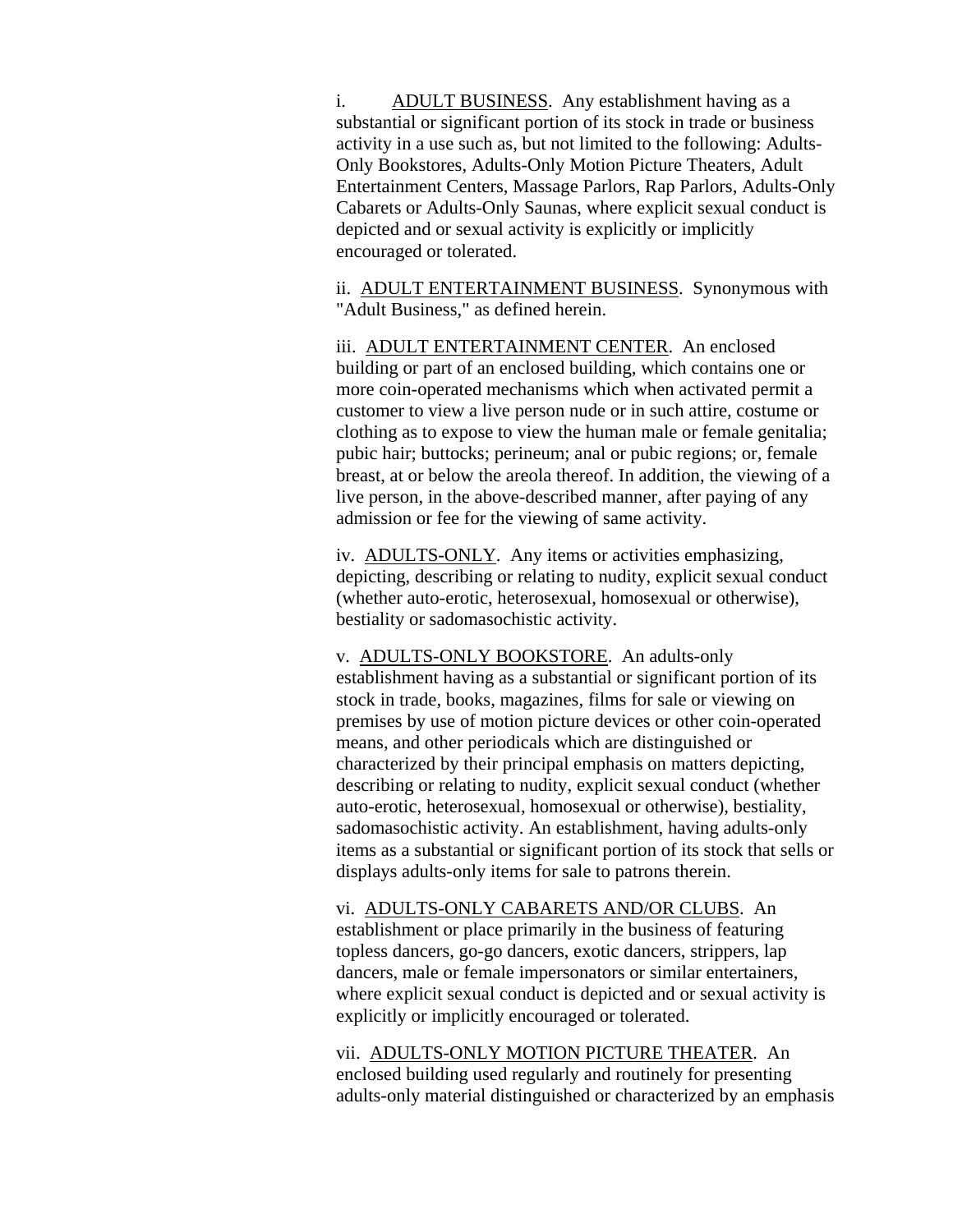on matter depicting, describing or relating to nudity, explicit sexual conduct (whether auto-erotic, heterosexual, homosexual or otherwise), bestiality or sadomasochistic activity, for observation by patron therein.

viii. BOOTH. Any enclosure that is specifically offered to patrons of an Adult Business for the private viewing of any adults-only item or movie. Said definition does not include enclosures that are used as private offices by any operator, employee or agent for attending to the tasks of their employment and are not offered for use by the public.

ix. CUBICLE. Synonymous with "booth," as defined herein.

x. DOOR. Full, complete, non-transparent closure device that obscures the view or activity taking place within the enclosure.

xi. MASSAGE PARLOR. An establishment or place primarily in the business of providing massage services, where explicit sexual conduct is depicted and or sexual activity is explicitly or implicitly encouraged or tolerated.

xii. NUDITY. The display of the human male or female genitalia; pubic hair; buttocks; perineum; anal or pubic regions; female breast, at or below the areola thereof, with no covering or with a less than fully opaque covering; or, male genitalia, in a discernible turgid state, with or without covering.

xiii. OBSCENE. Any material or performance is obscene if: (1) the average person, applying contemporary adult community standards, would find that, taken as a whole, it appeals to the prurient interest; and (2) the average person, applying contemporary adult community standards, would find that it depicts or describes, in a patently offensive way, ultimate sexual acts or sadomasochistic sexual acts, whether normal or perverted, actual or simulated, or masturbation, excretory functions or lewd exhibition of the genitals; and (3) taken as a whole, it lacks serious literary, artistic, political or scientific value. [Statutory Reference: 720 ILCS 5/11-20]

xiv. OPERATOR. Any person, (whether said persons be an individual, partner, corporation, joint stock company, fiduciary, officer, director, stockholder, employee, or manager), that conducts, maintains or owns any Adult Business.

xv. PATRON. Any customer, patron or visitor to an Adult Business who is not employed by any operator of said establishment.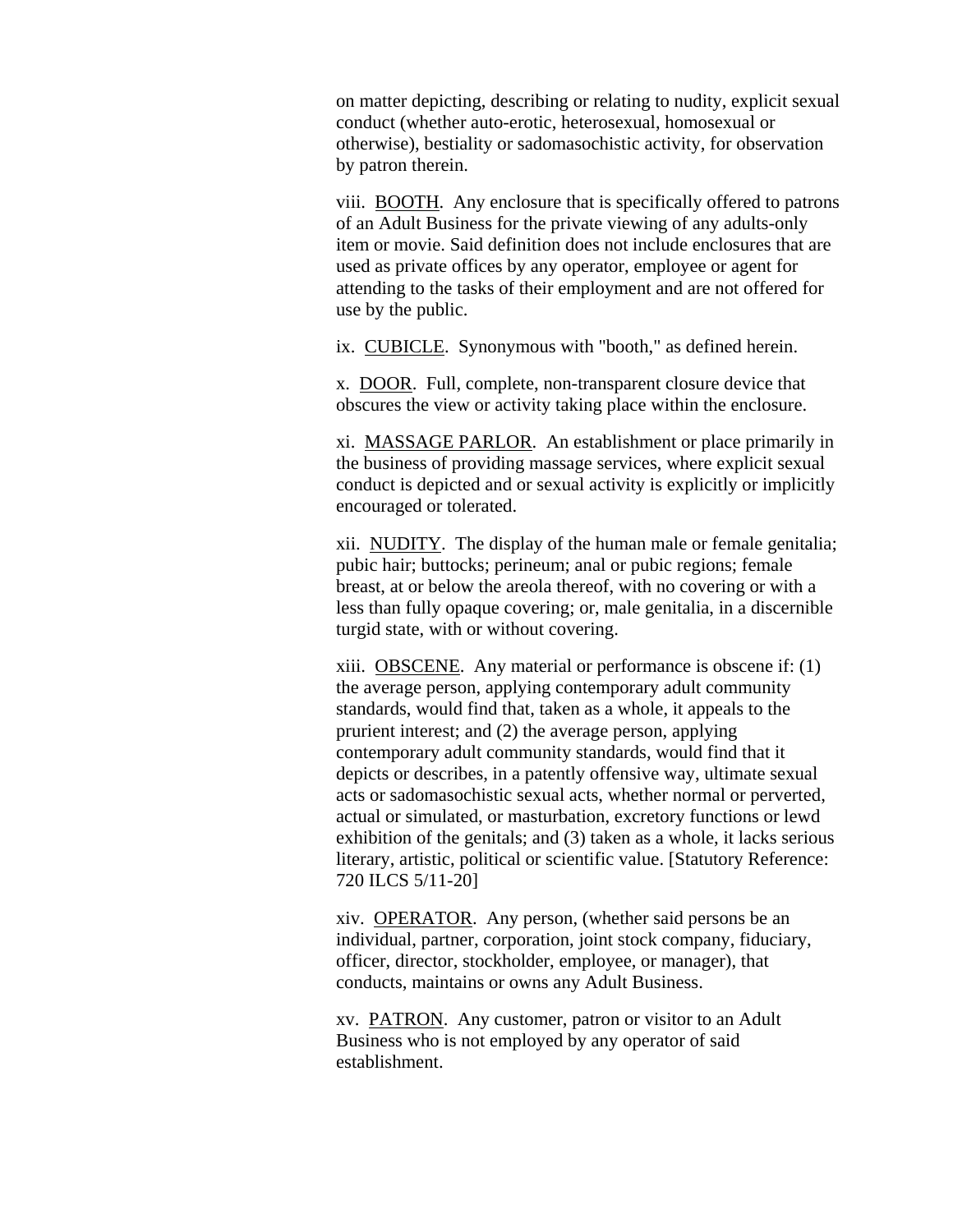xvi. RAP PARLOR. An establishment or place primarily in the business of providing non-professional conversation or similar services for adults, where explicit sexual conduct is depicted and or sexual activity is explicitly or implicitly encouraged or tolerated.

xvii. ROOM. Synonymous with "booth," as defined herein.

xviii. SADOMASOCHISTIC ACTIVITY. Flagellation or torture by or upon a nude person; a person clad in undergarments, a mask or bizarre costume. In addition, the condition of being fettered, bound or otherwise physically restrained with the intent to stimulate or arouse sexually the initiator and/or the recipient.

xix. SAUNA. An establishment or place primarily in the business of providing a steam bath and or massage services, where explicit sexual conduct is depicted and or sexual activity is explicitly or implicitly encouraged or tolerated.

xx. SELL. Includes to solicit or receive an order for, to keep or expose for sale and to keep with intent to sell.

xxi. SEXUAL CONDUCT. Ultimate sex acts (whether autoerotic, heterosexual, homosexual or otherwise), bestiality or sadomasochistic activity. In addition, physical contact, intended to stimulate or arouse sexually the initiator and or the recipient, with a person's unclothed genitalia, buttocks, perineum, anal or pubic regions, or female breast.

xxii. UNDER AGE. Any person under eighteen (18) years of age, the legally minimum age at which one can purchase or view adults-only items. [Statutory Reference: 720 ILCS 5/11-20]

xxiii. WALL SIGN. Any flat sign which is placed against a building or other structure and attached thereto in such manner that only one side is visible.

## B. SPECIAL USE PERMIT REQUIRED.

i. No Adult Business may operate within the Village of Pesotum without first having obtained a special use permit. A separate special use permit must be acquired for each Adult Business. It shall likewise be unlawful for any such business to sell or offer for sale any adults-only items in violation of the terms and conditions of such special use permit.

ii. A special use permit issued by the Village is required for and with respect to any building location and premises, within the boundaries of the Village, at or upon which an Adult Business is to be operated.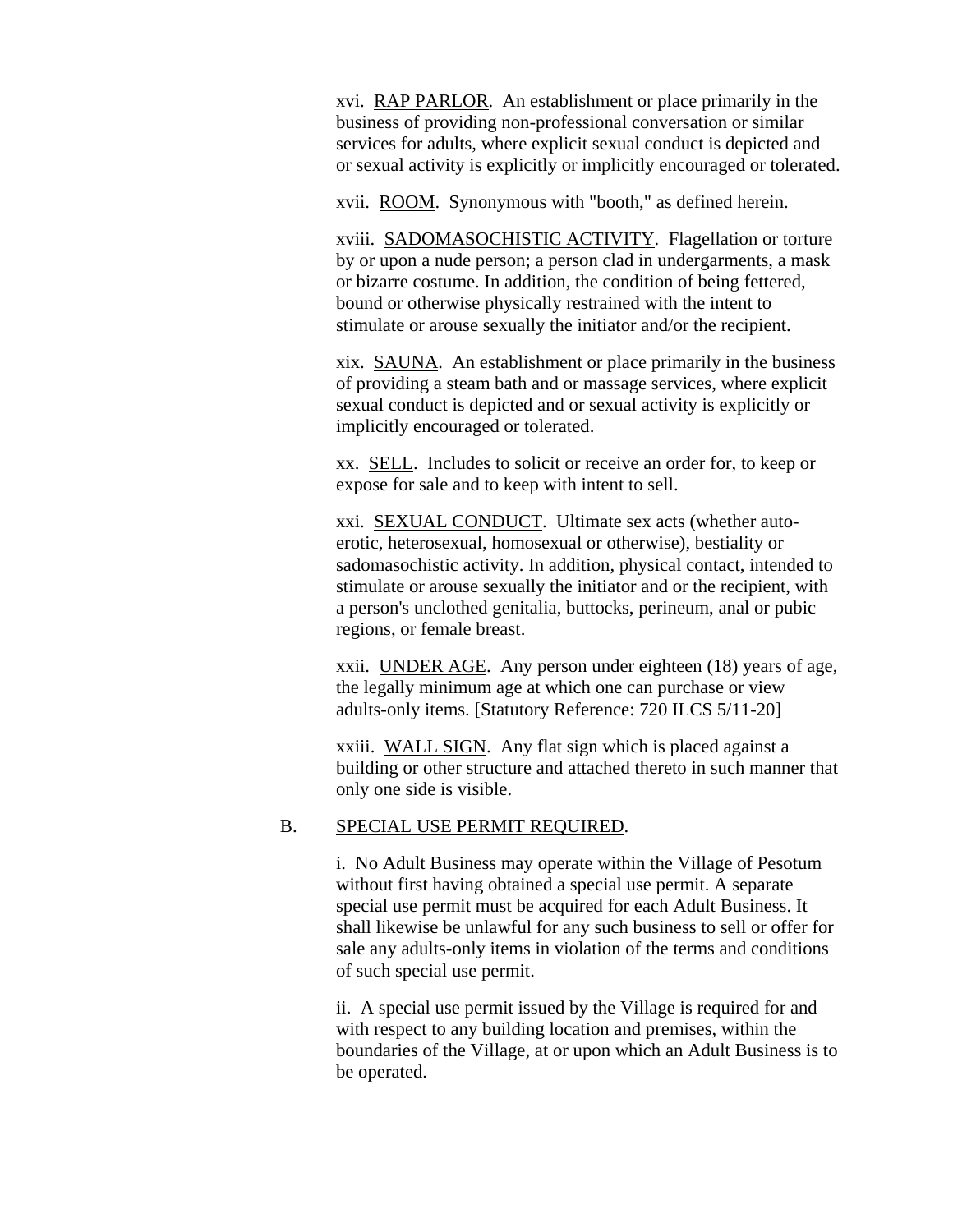iii. All special use permit procedures and criteria are as noted in the Village of Pesotum Code, including but not limited to Sections 40.13 and 40.13.14.

iv. No special use permit shall be held in existence by the mere payment of fees.

C. LOCATION RESTRICTIONS. The use of property for an Adult Business can have potentially harmful secondary effects on surrounding areas, and may have a deleterious effect upon the use and enjoyment of adjoining properties.

Such secondary effects can include, but not limited to, a tendency to attract an undesirable quantity and quality of transients, to effect property values adversely, to cause an increase in crime, especially prostitution, to contribute to the blighting or down-grading of the surrounding neighborhood/area, and to encourage residents and businesses to move elsewhere.

As such, all Adult Business, excepting non-conforming uses as described below, must comply with the following location restrictions:

i. All Adult Businesses shall be located within a Non-residential District or Zone.

ii. No Adult Business shall be located within five thousand (5,000) feet of any residential zone, single or multiple family dwelling, church, school, licensed day-care facility or park. Said distance shall be measured from property line to property line.

iii. No Adult Business shall be located within two thousand (2,000) feet, (excluding streets, alleys and public ways), of another Adult Business. Said distance shall be measured from property line to property line.

iv. Adult Businesses in violation of paragraphs (i), (ii) and (iii) shall be permitted as non-conforming uses where said Adult Businesses were established and operated continuously prior to the effective date of this Ordinance, provided that no such Adult Business may be enlarged or increased in size or may be discontinued in use for a period of more than one-hundred eighty (180) days.

D. PHYSICAL LAYOUT. The use of booths, rooms or cubicles in an Adult Business can, by reason or their design and intended use, facilitate the spread of sexually transmitted diseases (both fatal and non-fatal). Insofar as the Village has a substantial government interest in protecting the public health, safety and welfare of its citizens and all persons within the Village, the following standards have been propounded to eliminate the possibility of infection by contagious sexually transmitted diseases.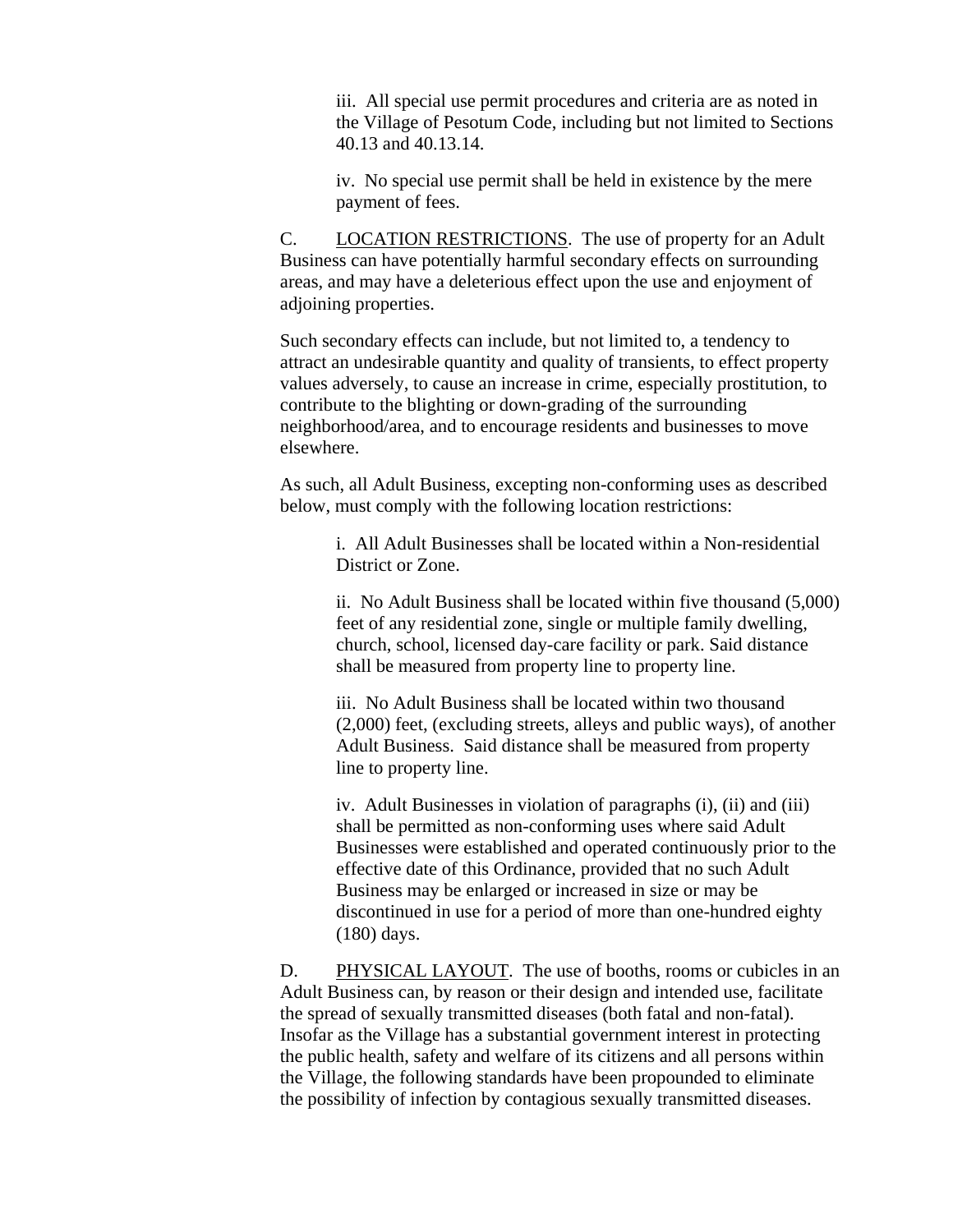i. All booths, rooms or cubicles for the private viewing of any adults-only items or movies shall comply with the following standards:

> (a) They be totally accessible both to and from lighted aisles and public areas of the Adult Business;

> (b) The bottom surfaces of any doors shall measure at least forty-two (42) inches from the floor surfaces;

(c) No surfaces intended for seating may be located therein;

(d) No doors may be fixed with, or obstructed by, any lock mechanism or other control-type device;

(e) They shall be separated from adjacent booths, rooms or cubicles and any non-public areas by a solid wall without any opening and extending from the floor to a height of at least six (6) feet;

(f) They shall be lit by light bulbs of 100-150 foot candles of light when the Adult Business is open for business;

(g) All doors or openings shall be sufficiently unobstructed such that an operator, employee or agent may determine the number of persons within any booth, room or cubicle;

ii. Only one person shall occupy a booth, room or cubicle at any time; and, at no time, shall the occupant therein engage in any type of sexual conduct resulting in the discharge of any bodily fluids while within a booth, room or cubicle;

iii. All wall and floor surfaces must be of a light-colored, nonabsorbent, smooth texture that is easily cleaned;

iv. All public areas of an Adult Business shall be lit by light bulbs of 100-150 foot candles of light when the Adult Business is open for business.

E. PROHIBITED CONDUCT. The operator of any Adult Business shall neither participate in nor suffer or permit any of the following prohibited acts to occur on the premises:

> i. Sexual conduct, including but not limited to any demonstration, dance, performance or exhibition on the licensed premises by any employee, agent, entertainer or patron, where said person engages in any of the following conduct: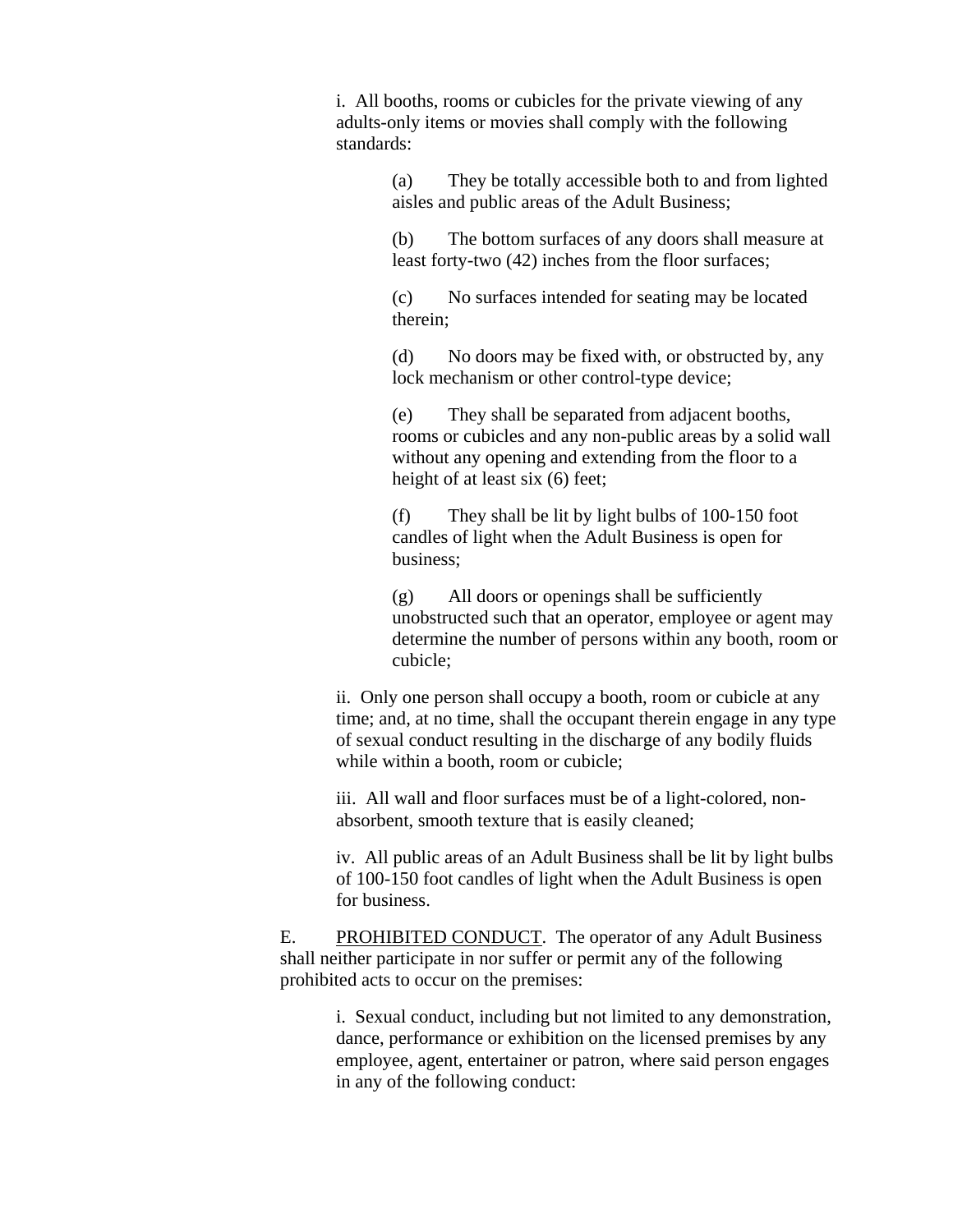(a) Exposure of the genitalia pubic hair, buttocks, perineum, anal or pubic region; or,

(b) Exposure of any device, costume or covering which gives the appearance of or simulates the genitalia, pubic hair, buttocks, perineum, anal or pubic region; or,

(c) Exposure of any portion of the female breast at or below the areola thereof; or,

(d) Performance or simulated performance of ultimate sexual acts or explicit sexual conduct (whether auto-erotic, heterosexual, homosexual or otherwise), bestiality or sadomasochistic activity; or,

(e) Fondling of his or her own genitals or the genitalia of another person.

ii. Employment or use of the services of any person in or upon the premises of the Adult Business while such person is unclothed or in such attire, costume or clothing so as to result in conduct prohibited in paragraph (A) above.

iii. Admission of any underage patron into or upon the premises of the Adult Business.

iv. Patronage, frequenting or loitering of any underage person in any Adult Business.

v. Allowance of any underage person to view, accept or otherwise possess any adults-only item on the licensed premises.

vi. Employment or use of the services of any underage person in or upon the premises of the Adult Business.

vii. Drunkenness, fighting, unlawful games, riotous or disorderly conduct whatsoever, in any premises kept or occupied as an Adult Business.

### F. SALES VIOLATIONS.

i. No operator, agent or employee shall knowingly sell, deliver or provide, or offer or agree to sell, deliver or provide any obscene writing, picture, record or other representation or embodiment of the obscene. [Statutory Reference: 720 ILCS 5/11-20]

ii. No operator, agent or employee shall sell, deliver or provide, or offer or agree to sell, deliver or provide any obscene writing, picture, record or other representation or embodiment of the obscene after recklessly failing to exercise reasonable inspection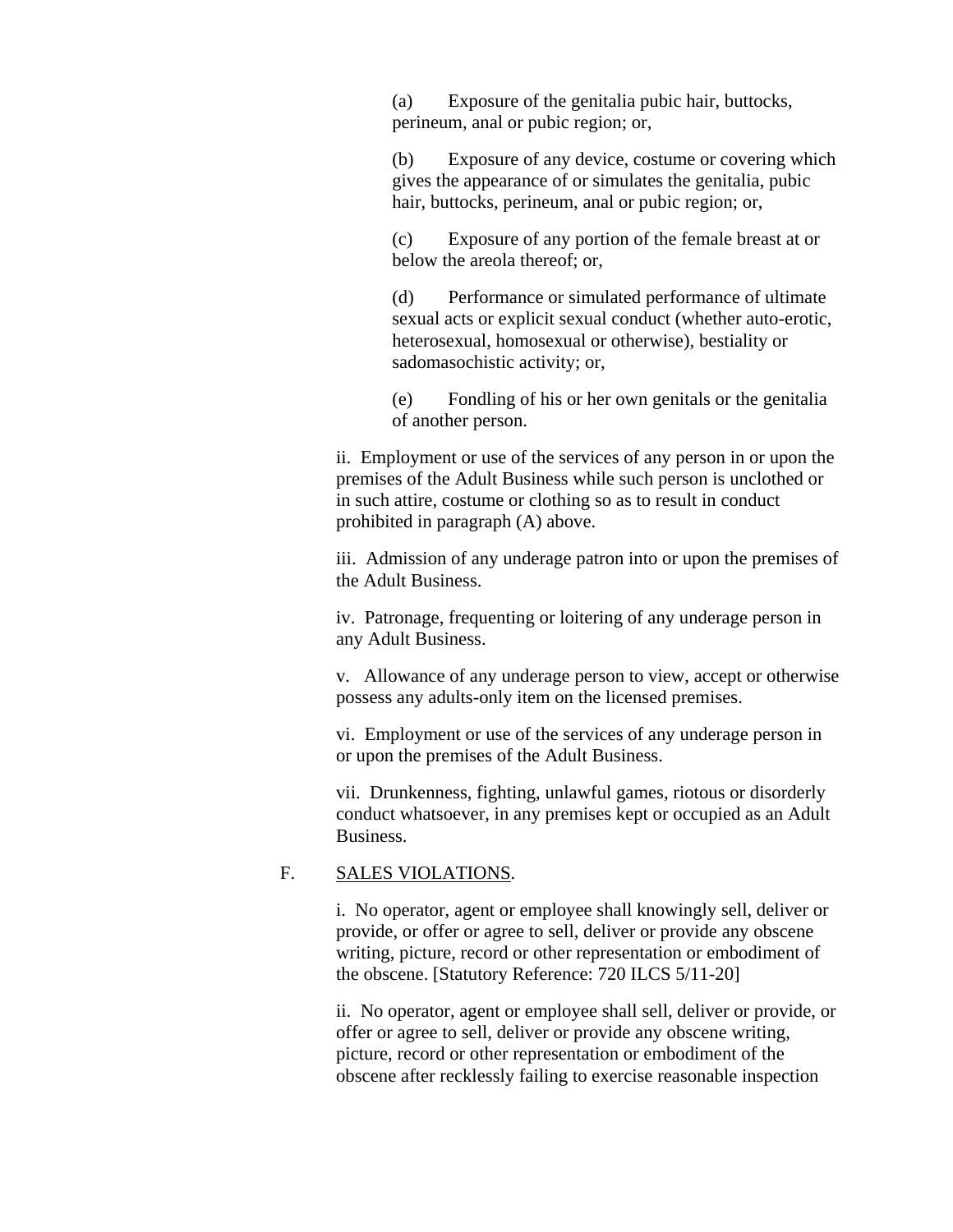which would have disclosed the nature or content thereof. [Statutory Reference: 720 ILCS 5/11-20]

iii. No operator, agent or employee shall create, buy, procure or possess obscene matter or material with intent to disseminate it in violation of this Ordinance or State statute. [Statutory Reference: 720 ILCS 5/11-20]

iv. No operator, agent or employee shall advertise or otherwise promote the sale of material represented or held out by him to be obscene, whether or not it is obscene. [Statutory Reference: 720 ILCS 5/11-20]

v. No operator, agent or employee shall knowingly sell, deliver or provide, or offer or agree to sell, deliver or provide any child pornography, as defined by State statute. [Statutory Reference: 720 ILCS 5/11-20.1]

vi. No operator, agent or employee shall create, buy, procure or possess any child pornography with intent to disseminate it in violation of this Ordinance or State statute. [Statutory Reference: 720 ILCS 5/11 -20.1]

vii. No operator, agent or employee shall advertise or otherwise promote the sale of material represented or held out by him to be child pornography, whether or not it is child pornography. [Statutory Reference: 720 ILCS 5/11-20.1]

viii. No person, after purchasing or otherwise obtaining an adultsonly item shall sell, deliver or allow any underage person to view an adults-only item.

ix. If an operator, agent or employee believes or has reason to believe that a sale, delivery or viewing of any adults-only item is prohibited because the prospective recipient is underage, said operator, agent or employee shall, (before making or allowing such sale, gift, delivery or viewing), require presentation of accurate identification containing proof of age, issued by a public officer in the performance of his or her official duties.

x. An operator, agent or employee may refuse to sell, deliver or allow any person to view any adults-only item, where said person is unable to produce adequate written evidence of identity and age by production of a document issued by the federal, State, or County government, or subdivision or agency thereof, including but not limited to the following documents:

(a) a motor vehicle operator's license;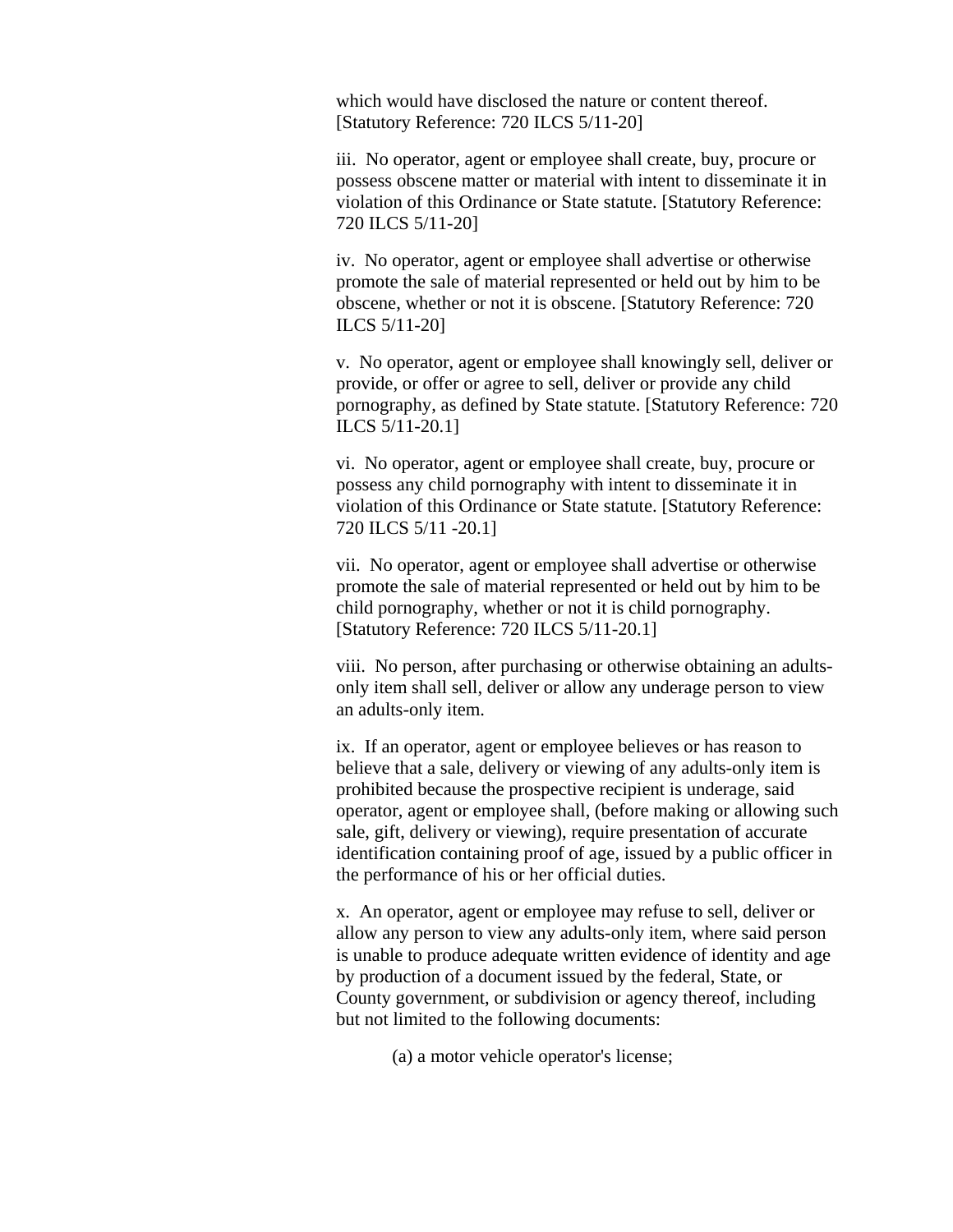(b) a registration certificate issued under the Federal Selective Act; or

(c) an identification card issued to a member of the Armed Forces.

xi. Proof that the operator, employee or agent, demanded, examined and reasonably relied upon such written evidence listed in paragraph (x) above in any transaction forbidden by this Ordinance is competent evidence that may be offered as an affirmative defense to a violation of this Ordinance.

In order to reasonably rely upon written evidence regarding a patron's identity and age, an operator, agent or employee shall use the prudent judgment of a reasonable and informed person, and shall scrutinize said written evidence of age and identity by doing the following:

> (a) determine if the physical description and photograph (if any) on the document presented matches that of the presenting person;

> (b) determine whether the plastic seal on the identification card is intact or broken; and,

> (c) in the case of an Illinois Driver's License, determine whether the seventh and eighth digits in the driver's license number (excluding the beginning initial) match the stated date of birth located elsewhere on the driver's license.

If from the foregoing, a reasonable person would or should doubt the authenticity of the identification card, then the person offering the identification must not be sold, delivered or allowed to view any adults-only items.

xii. No operator, agent or employee shall give away or otherwise make available any adults-only item or viewing of any adults-only item for the purpose of evading any provision of this Ordinance, when the sale or viewing of said adults-only item is prohibited shall constitute unlawful selling.

xiii. Offers or agreements to sell, deliver, provide or allow the viewing of any adults-only item at or within any premises when the sale or viewing of said adults-only item is prohibited shall constitute unlawful selling.

xiv. The use of any other shift or device to evade any provision of this Ordinance is prohibited and shall constitute unlawful selling.

G. HOURS OF OPERATION. The unlimited operation of an Adult Business can, by reason of their intended use, facilitate secondary effects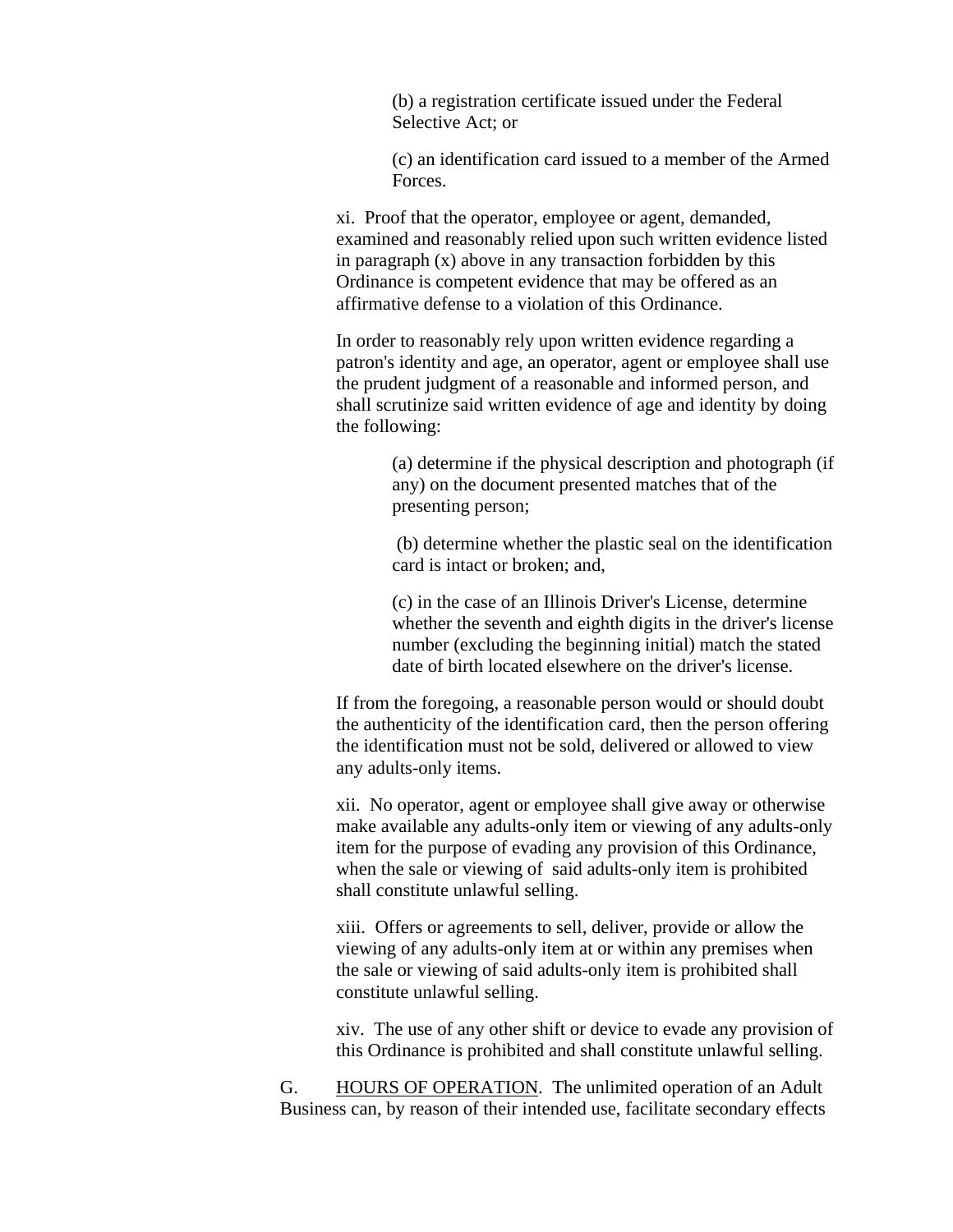including but not limited to prostitution, disorderly conduct, performance of sexual acts or conduct in public, traffic congestion and parking problems. Insofar as the Village has a substantial government interest in preserving character and preventing deterioration of its community and minimizing the disruptive effect of such Adult Businesses on the community, the following limitations on operation times have been propounded:

> i. No operator, employee or agent of an Adult Business shall sell, deliver or allow any person to view any adults-only item between the hours of 10:00 p.m. and 10:00 a.m. on Mondays through Saturdays, nor on Sundays or recognized federal holidays. The time referred to shall be either Central Standard Time or Daylight Savings Time, whichever is in effect at the time in this State.

> ii. No operator, employee or agent of an Adult Business shall permit any person to remain on the premises during the hours specified herein and all patrons shall vacate the licensed premises during the hours specified herein.

H. SIGNS. The unregulated use of signs can result in secondary effects that create dangers to the public during periods of high winds or inclement weather, defeat the sign's informational or advertising functions

(Revised 03-1 xi only) 2/5/03

> as competitors escalate sign size and expense to attract patrons, reduce the ability of the public to interpret the intended message safely and quickly, and destroy the aesthetic quality of the community. Recognizing the Village has a substantial governmental interest in these matters, all signs advertising or promoting the sale of adults-only items must meet the following restrictions:

i. All signs shall be flat wall signs

ii. The total amount of allowable sign area shall be no more than fifteen (15) square feet.

iii. No merchandise or depictions of adults-only items shall be displayed in window areas or any other area that may be viewed from a public street, alley, public way or sidewalk located in front of the building.

iv. A one square foot sign may be placed on the door to state the hours of operation and adults-only admittance.

v. All provisions of the Village of Pesotum Code shall control placement of signs except as clearly contradicted by this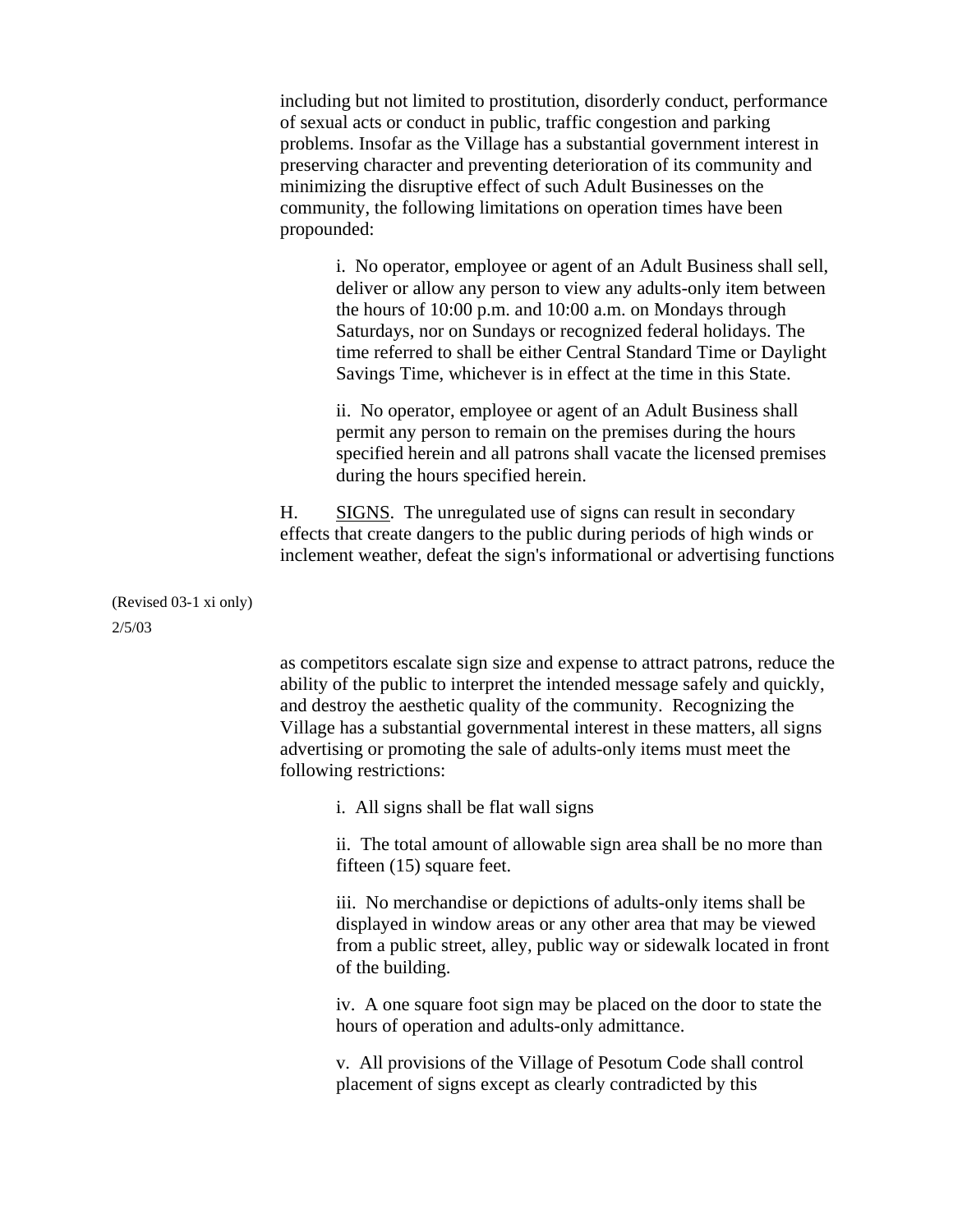paragraph. In the event that the provisions conflict, this paragraph shall prevail.

# I. PUBLIC HEALTH STANDARDS.

i. All premises operated as an Adult Business shall be kept in clean and sanitary condition and shall be kept in full compliance with regulations issued by the County Health Department, Illinois Department of Public Health, and Illinois Environmental Protection Agency.

ii. Any Adult Business shall keep and maintain the premises equipped with running hot and cold water, shall provide separate and adequate toilet facilities for both males and females, and shall comply with all health, sanitary, zoning and inspection requirements of the Village of Pesotum Code, Champaign County, and the State of Illinois.

J. INSPECTIONS. Any Adult Business shall permit representatives of the any law enforcement agency, health department (County or State), fire department, zoning department or building department to inspect the premises of an Adult Business for the purpose of insuring compliance with this Ordinance and with State statutes, at any time the Adult Business is open for business.

K. AMORTIZATION PERIOD. Adult Businesses in violation of any restriction or regulation contained herein, excepting any location restrictions, shall come into full compliance within one (1) month from the effective date of this Ordinance.

# L. VICARIOUS LIABILITY.

i. Every act or omission of whatsoever nature constituting a violation of any of the provisions of this Ordinance, by any employee or agent of any operator, shall be deemed and held to be the act of said operator if such act or omission either with the authorization, knowledge or approval of the operator.

ii. Every act or omission of whatsoever nature constituting a violation of any of the provisions of this Ordinance, by any employee or agent of any operator, shall be deemed and held to be the act of said operator if such act or omission occurs as a result of the operator's negligent failure to supervise the conduct of the employee or agent.

iii. Such an offense shall be punishable in the same manner as if said act or omission had been done or omitted by the operator personally.

# M. PENALTY.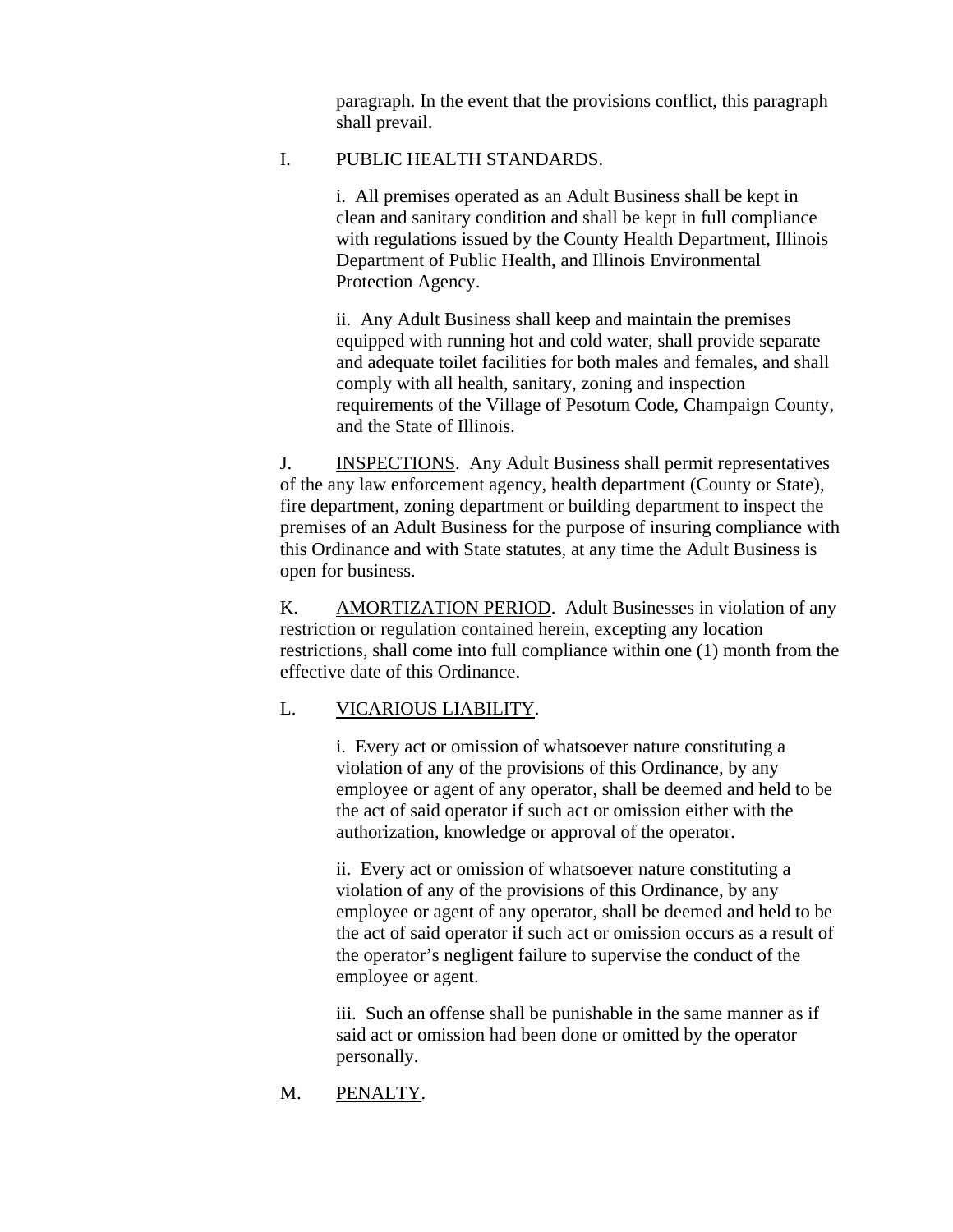i. In the event that an operator, agent or employee of an Adult Business is guilty of violating any provision of this Ordinance, said person may be subject to a fine not to exceed five hundred (\$500) dollars per violation.

ii. Any person violating the provisions of this Ordinance shall be subject to an offense for each and every day on which such violation continues, and each day that the offense continues shall be regarded as constituting a separate offense.

iii. Any prosecution for violations of this Ordinance does not prohibit the Village from pursuing injunctive relief or the State Attorney's Office from pursuing criminal charges.

N. SEVERABILITY. If any clause, section or other part of this Ordinance shall be held invalid or unconstitutional by any Court of competent jurisdiction, the remainder of this Ordinance shall not be effected thereby, but shall remain in full force and effect.

O. ADDITION OF SPECIAL USE. The use of property for an Adult Business in a Non-residential District or Zone may be desired by a property owner, but could have a potentially harmful influence on other uses in this district. An Adult Business, because of its nature, may have a deleterious effect upon the use and enjoyment of adjacent properties.

As such, a special use permit is necessary to insure that these adverse effects will not contribute to the blighting or down-grading of the surrounding neighborhood areas.

40.14 Nonconforming Uses: The lawful use of a building at the time of adoption of this Ordinance or of a change in the district classification may be continued even though such use does not conform with the provisions thereof. If no structural alterations are made, a nonconforming use of a building may be changed to another nonconforming use of the same or more restricted classification, but whenever a nonconforming use is changed to a more restricted use or to a conforming use, it shall not thereafter be changed to a less restricted use.

40.15 Extension: The nonconforming use of a building may be extended throughout those parts thereof which were manifestly arranged or designed therefor prior to adoption of this Ordinance.

40.16 Restoration: No building or trailers which have been damaged by fire, explosion, act of God, or the public enemy to the extent of more than sixty per cent of its reproduction value shall be restored except in conformity with the district regulations.

40.17 Discontinuance of Nonconforming Use: In the event that the nonconforming use of a building on premises is discontinued, such building or premises shall thereafter be used only in conformity with the regulations of the district in which it is located.

40.18 Existence of Nonconforming Uses: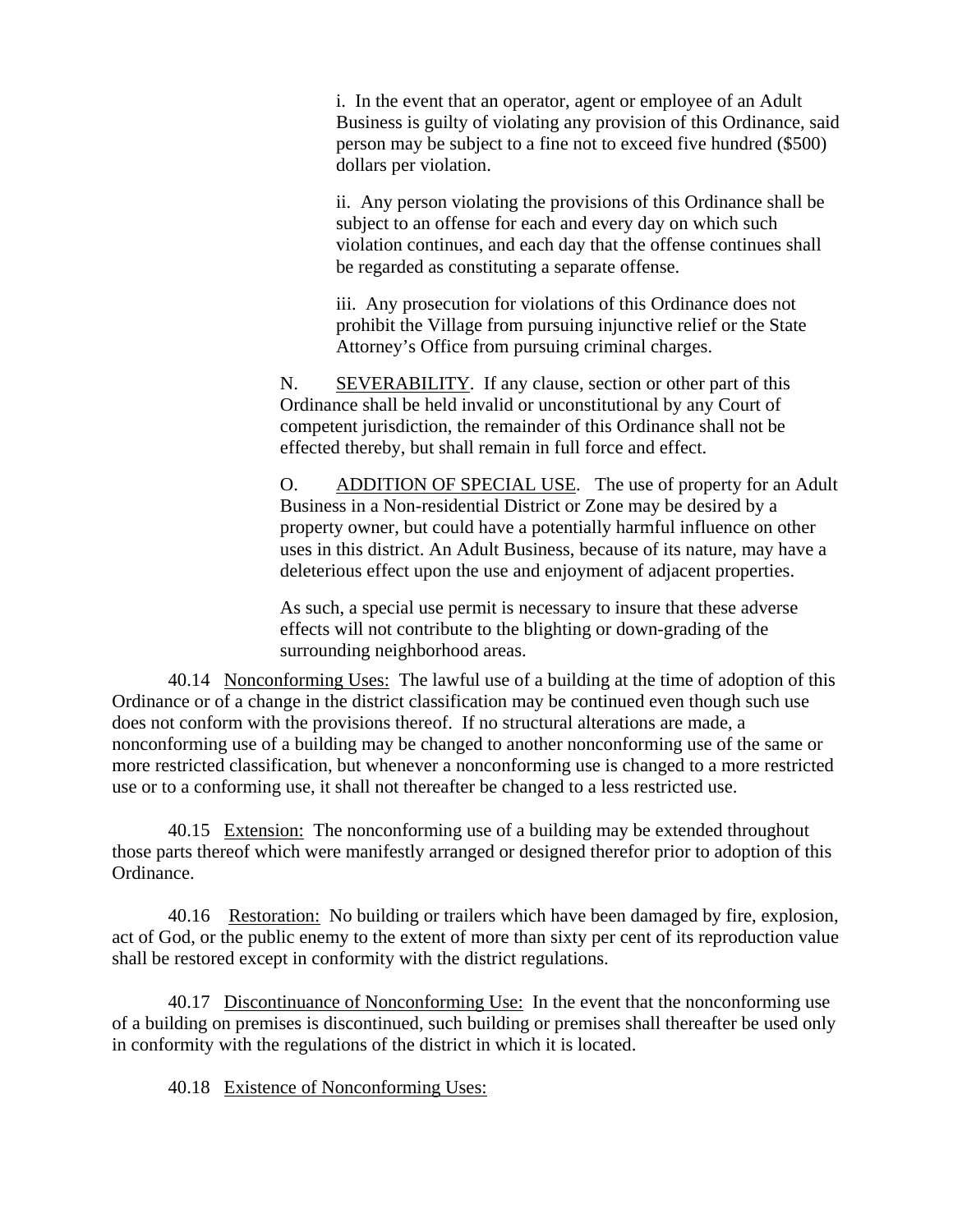40.18.01 The casual, intermittent, temporary or illegal use of land or buildings shall not be sufficient to establish the existence of a nonconforming use and the existence of a nonconforming use on a part of a lot or tract shall not be construed to establish a nonconforming use on the entire lot or tract.

40.18.02 Whether a nonconforming use exists shall be a question of fact and shall be decided by the Board of Appeals after public hearing and notice in accordance with the rules of the Board. Public notice shall consist of posting in four prominent places in the Village or by publication of less than fifteen days prior to the hearing in a newspaper of general circulation in the Village.

40.19 Enforcement: No construction of buildings or structures, or no structural alterations of existing buildings or structures shall be commenced without a building permit having been issued. This Ordinance shall be enforced by the Building Inspector, who shall issue building permits. No building permit shall be granted by him for any purpose except in compliance with the provisions of this Ordinance. The Building Inspector shall be appointed by the Village Board of Trustees.

(Revised 02-2, Added 40.13.14) 7/30/02

#### 40.20 Building Permits:

40.18.02 The Building Inspector shall issue such permit when the use is permitted under any of the provisions of this Ordinance within ten days after proper application or upon written order of the Board of Appeals.

40.18.03 There shall be submitted with all applications for building permits one copy of a layout or plat plan drawn to scale showing the actual dimensions of the lot to be built upon, the exact size and location on the lot of the building and accessory buildings to be erected and an estimate of the cost of the completed building and such other information as may be necessary to determine and provide for the enforcement of this Ordinance. This paragraph shall not be construed to require a survey.

40.18.04 One copy of such layout or plat plan shall be returned when approved by the Building Inspector.

#### 40.30 Certificate of Occupancy:

40.30.01 No land shall be occupied or used and no building hereafter erected, altered or extended shall be used or changed in use until a Certificate of Occupancy shall have been issued by the Building Inspector stating that the building or proposed use thereof complies with the provisions of this Ordinance.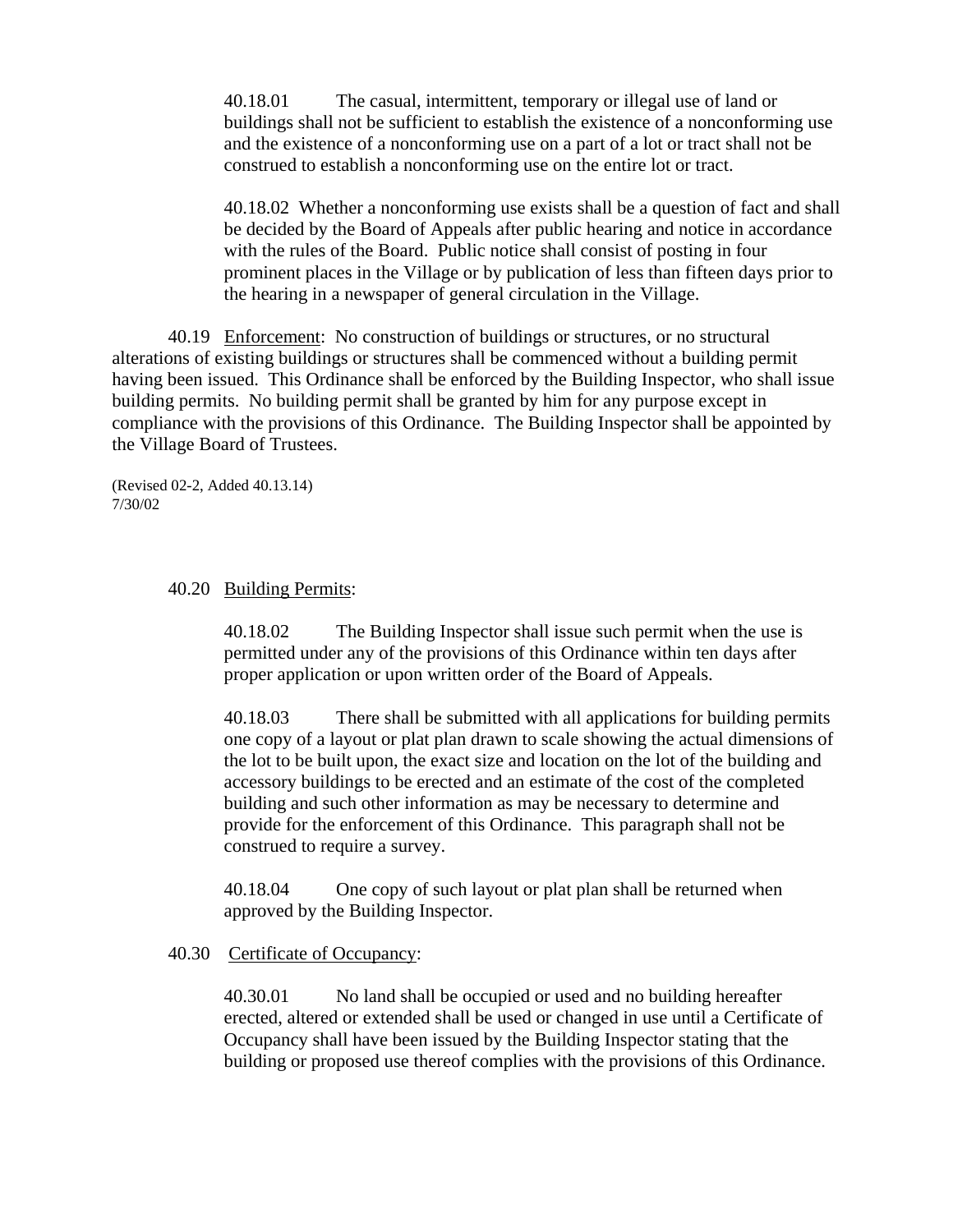40.30.02 No nonconforming use shall be changed or extended without a Certificate of Occupancy having first been issued by the Building Inspector therefor.

40.30.03 All Certificates of Occupancy shall be applied for coincident with the application for a building permit. Said certificate shall be issued within ten days after the erection or alteration shall have been approved as complying with the provisions of this Ordinance.

40.30.04 The Building Inspector shall maintain a record of all certificates and copies shall be furnished upon request to any person having a proprietary or tenancy interest in the building affected.

40.30.05 No permit for excavation for or erection or alteration of or repairs to any building shall be issued until an application has been made for a Certificate of Occupancy.

40.31 Violation and Penalties: A violation of this Ordinance is a misdemeanor punishable by a fine not exceeding \$100.00 except that each day's violation may be considered a separate offense.

40.32 Composition: A Board of Appeals is hereby created which shall consist of seven members appointed by the Village Board to serve respectively for the following terms: One for one year; one for two years; one for three years; one for four years; one for five years; one for six years; one for seven years; and the successor of each member appointed to serve for a term of five years. One member of the Board of Appeals shall be designated by the Village Board as Chairman and shall hold office as Chairman until his successor is appointed. The Board of Appeals may select or appoint such other officers as it deems necessary. Vacancies upon said Board shall be filled for the unexpired term of the member whose place has become vacant in the manner provided herein for the appointment of such member.

## 40.33 Duties:

40.33.01 The Board of Appeals shall meet at the call of the Chairman and at such other times as it may determine. The Board of Appeals shall keep minutes of its proceedings, including findings of fact, all its determinations and decisions, the reasons therefor and the vote of each member upon every question, which minutes shall be immediately filed in the office of the Village Clerk and shall be a public record.

40.33.02 An appeal may be taken to the Board of Appeals by any person aggrieved by a decision by the Building Inspector, or an appeal may be taken by any officer, department, board of bureau of the municipality. Such appeal shall be taken within such time as prescribed by the Board by general rule, by filing with the Board of Appeals a notice of appeal specifying the grounds thereof. A fee of \$5.00 shall accompany all notices of appeals. The fee shall be paid to the Village Clerk. The Building Inspector shall forthwith transmit to the Board of Appeals all papers constituting the record upon which the action appealed from was taken.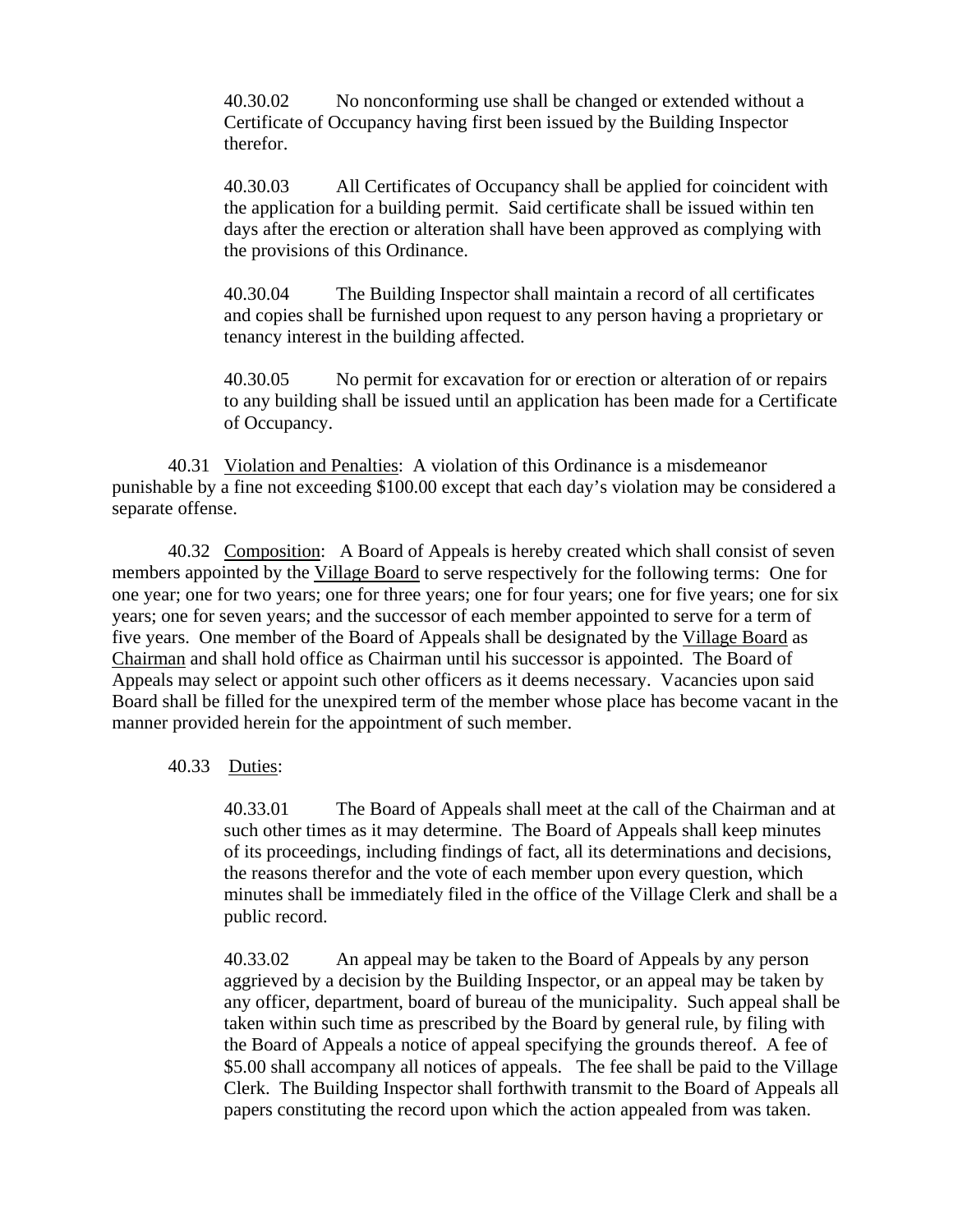An appeal shall stay all proceedings in furtherance of the action appealed from unless the Building Inspector certified to the Board of Appeals after the notice of appeal has been filed with him that, by reason of facts stated in the certificate, a stay would, in his opinion, cause imminent peril to life or property, in which case the proceedings shall not be stayed otherwise than by restraining order, which may be granted by the Board of Appeals or by a court of record on application and on notice to the Building Inspector and on due cause shown.

40.34 Powers: The Board of Appeals shall have all the power and duties prescribed by law and by this Ordinance, which are more particularly specified as follows:

> 40.34.01 Interpretation: Upon appeal from a decision by the Building Inspector, to decide any question involving the interpretation of any provision of this Ordinance, including determination of the exact location of any district boundary if there is uncertainty with respect thereto.

40.34.02 Variances: To vary in application, subject to the following, any of the requirements of this Ordinance with the variance shall be determined by the Board of Appeals to be in harmony with the general purpose and intent of this Ordinance, and only in cases where there are practical difficulties or particular hardship in the way of carrying out the strict letter of any of the regulations of this Ordinance, but in no other case.

In determining whether such practical difficulties or particular hardship exist, the Board of Appeals shall require evidence that:

A. The property in question cannot yield a reasonable return if permitted to be used only under the conditions allowed by the regulations in that zone;

B. The plight of the owner is due to unique circumstances; and

C. The variation, if granted, will not alter the essential character of the locality.

A variation shall be permitted only if the evidence, in the judgment of the Board of Appeals, sustains each of the three conditions enumerated herein.

### 40.35 Procedures:

40.35.01 The Board of Appeals shall act in strict accordance with the procedure specified by law and by this Ordinance. All appeals and applications made to the Board shall be in writing. Every appeal or application shall refer to the specific provision of the Ordinance involved and shall exactly set forth the interpretation that is claimed, the use of which the special permit is sought, or the details of the variance sought to be granted, as the case may be.